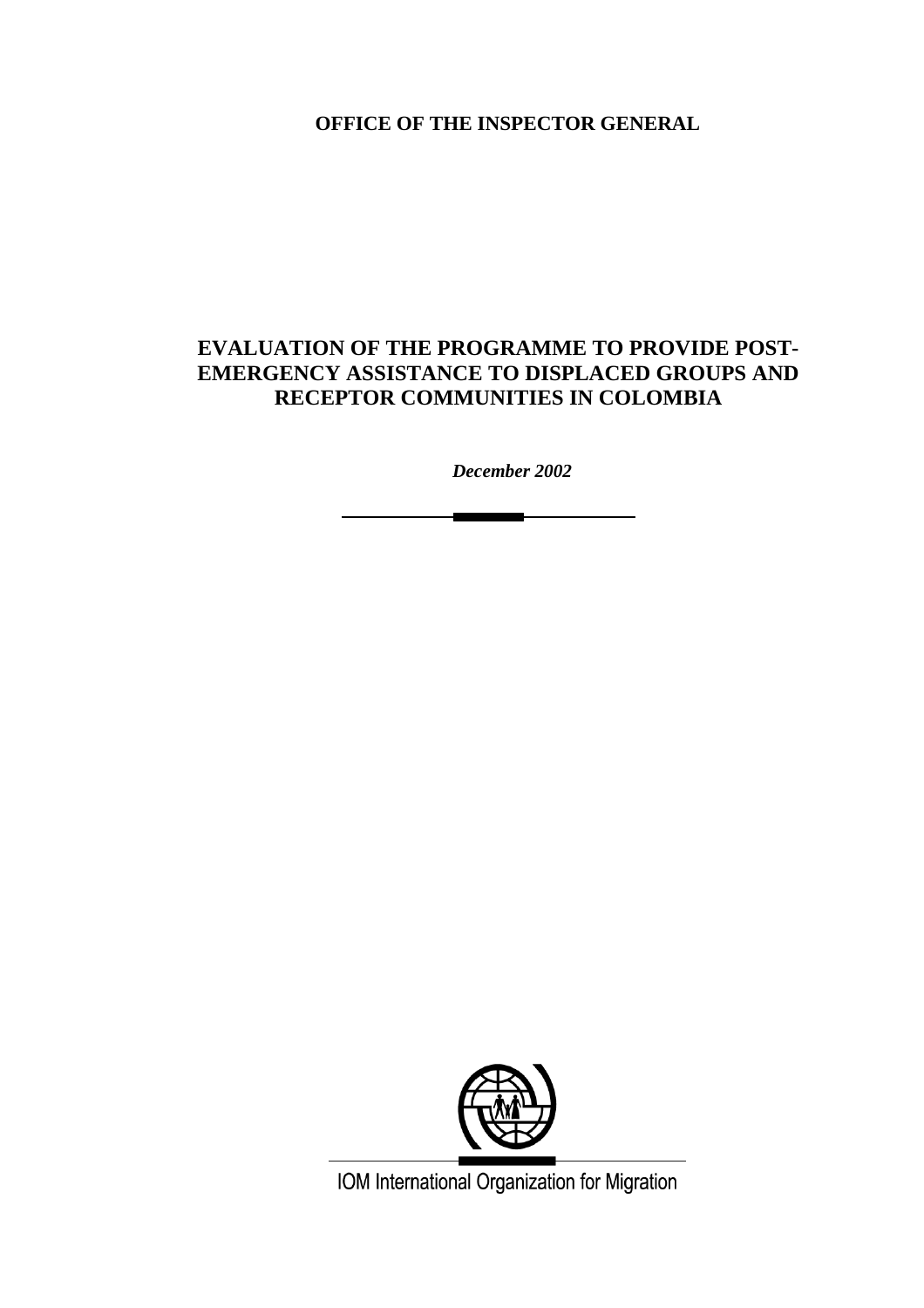# **TABLE OF CONTENTS**

<u>and the company of the company of the company of the company of the company of the company of the company of the company of the company of the company of the company of the company of the company of the company of the com</u>

# **Executive Summary**

|                   | <b>Section</b>                                                                                                                              |                                          |                                             |
|-------------------|---------------------------------------------------------------------------------------------------------------------------------------------|------------------------------------------|---------------------------------------------|
| 1.                | <b>BACKGROUND</b>                                                                                                                           |                                          | $\overline{2}$                              |
| 1.1<br>1.2        | Conflicts and Peace Processes in Colombia<br>The Problem of Displaced Populations                                                           |                                          | $\boldsymbol{2}$<br>$\overline{\mathbf{3}}$ |
| 2.                | <b>EVALUATION SCOPE AND METHODOLOGY</b>                                                                                                     |                                          | 6                                           |
| 3.                | PROGRAMME STRATEGY AND COMPONENTS                                                                                                           |                                          | 8                                           |
| 3.1<br>3.2<br>3.3 | Peace Strengthening and Assistance to Displaced Populations<br>The Institutional Framework<br>Programme Monitoring, Auditing and Evaluation |                                          | 8<br>11<br>12                               |
| 4.                | PERFORMANCE AND ACHIEVEMENTS                                                                                                                |                                          | 14                                          |
| 4.1<br>4.2<br>4.3 | Relevance of the Programme's Strategy<br>Relevance to IOM's Mandate<br><b>Effectiveness and Cost-effectiveness</b>                          |                                          | 14<br>15<br>17                              |
| 5.                |                                                                                                                                             | <b>REPLICATION IN OTHER COUNTRIES</b>    | 20                                          |
| 6.                |                                                                                                                                             | <b>CONCLUSIONS AND RECOMMENDATIONS</b>   | 21                                          |
|                   | <b>ANNEX1</b>                                                                                                                               | <b>TERMS OF REFERENCE</b>                |                                             |
|                   | <b>ANNEX 2</b>                                                                                                                              | <b>INTERVIEWS AND BIBLIOGRAPY</b>        |                                             |
|                   | <b>ANNEX 3</b>                                                                                                                              | <b>IOM COLOMBIA: ASSISTANCE TO IDPS</b>  |                                             |
|                   |                                                                                                                                             | <b>AND PEACE PROMOTION 2000-2004</b>     |                                             |
|                   | <b>ANNEX 4</b>                                                                                                                              | <b>MAP OF PROJECTS BY MUNICIPALITIES</b> |                                             |
|                   | <b>ANNEX 5</b>                                                                                                                              | <b>LIST OF COUNTERPARTS</b>              |                                             |
|                   | <b>ANNEX 6</b>                                                                                                                              | <b>MUNICIPALITIES BY PROGRAMME</b>       |                                             |
|                   | <b>ANNEX7</b>                                                                                                                               | <b>LEY 387 18 DE JULIO DE 1997</b>       |                                             |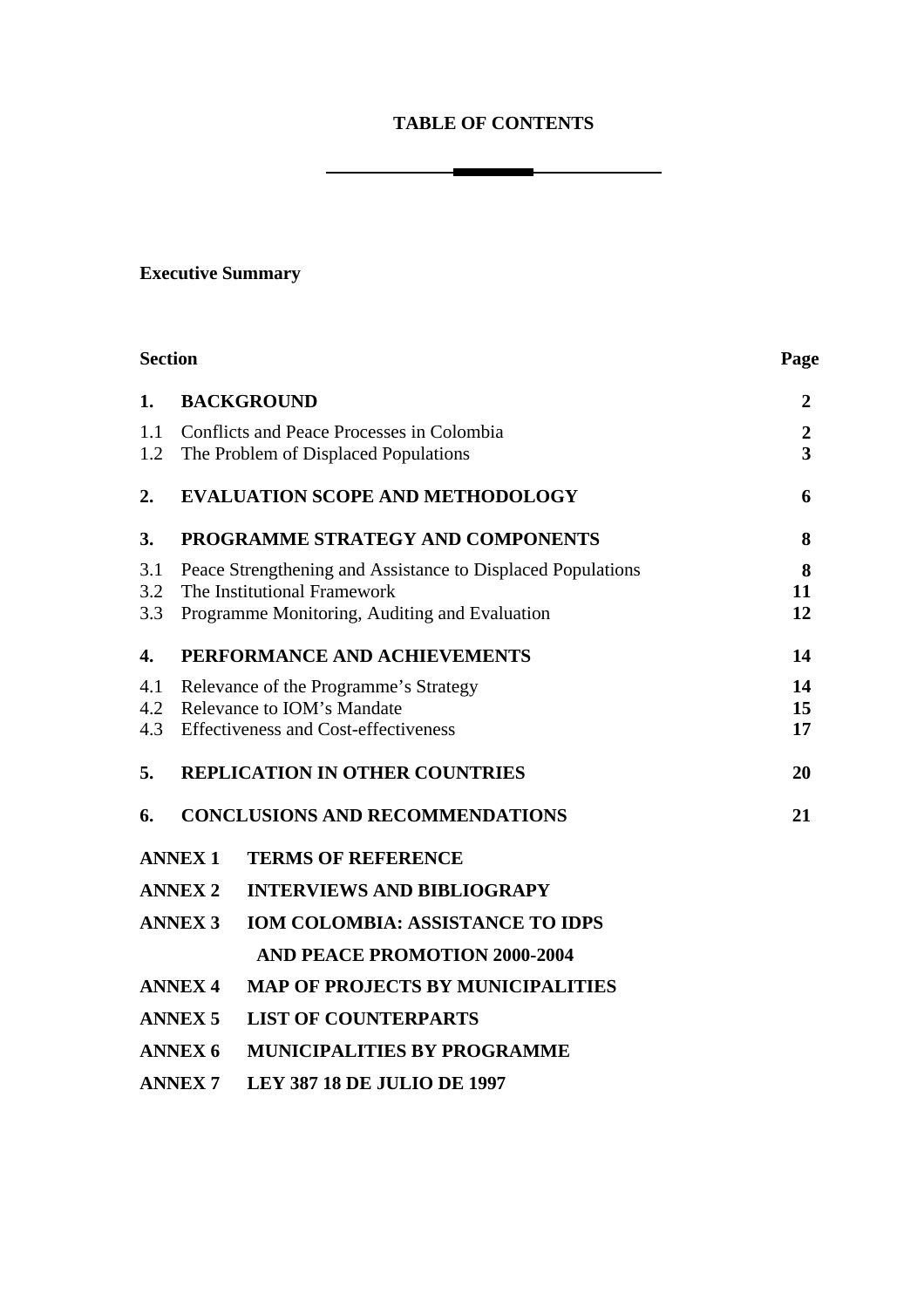# **EXECUTIVE SUMMARY**

The *Programme to Provide Post-emergency Assistance to Displaced Groups and Receptor Communities in Colombia* is part of a larger, global strategy implemented by IOM to assist the Government of Colombia and the international community in their efforts to restore peace and to address the difficult problem of Internally Displaced Populations - IDPs. Three other programmes are running simultaneously:

- 1) *Strengthening Peace through Civil Society Initiatives at the Community Level* with a total budget of US\$ 8,133,804 financed by the US Government;
- 2) *Support Programme for Ex-Combatant Children* funded by the US Government for a total budget of US\$ 2,500,000;
- 3) *Community Strengthening Initiatives in Northern Ecuador* with a total budget of US\$ 17,642,195 funded by the US Government too. Implemented in another country, this programme addresses however the problems caused by the movements of populations and refugees in Northern Ecuador due to the conflict in Colombia.

Activities are closely co-ordinated by IOM's main office in Bogota, to benefit from complementary interventions and to avoid duplication, political or security problems. This is especially important in view of the complexity of the conflict in Colombia and the difficulties in achieving peace between the fighting parties. During the evaluation it has been possible to observe the important work done by IOM Bogota in achieving an efficient institutional framework with the Government, the local authorities, the UN System and NGOs.

The programme's title contains the words 'post-emergency', as the programme was signed at the time of active peace negotiations. However, in the meantime, conflicts between the different factions and the Government of Colombia resumed, bringing with it the problems of displaced populations. As it was still possible to work in the regions initially covered, IOM decided not to stop its activities. A significant element in the programme's implementation has been the close relationship with the UN System and UNSECORD in particular concerning security management. In September 2002, a two-year extension was approved by USAID, bringing the total budget of the project to US\$ 27,110,125.

The overall objective of the programme was:

'*To contribute to the peace process in selected regions through actions which address the threat posed by the increased incidence of internal displacement by providing postemergency and transitional assistance to internally displaced persons, increasing the absorptive capacity of receptor communities and promoting stability in at-risk populations through community-led development initiatives'.*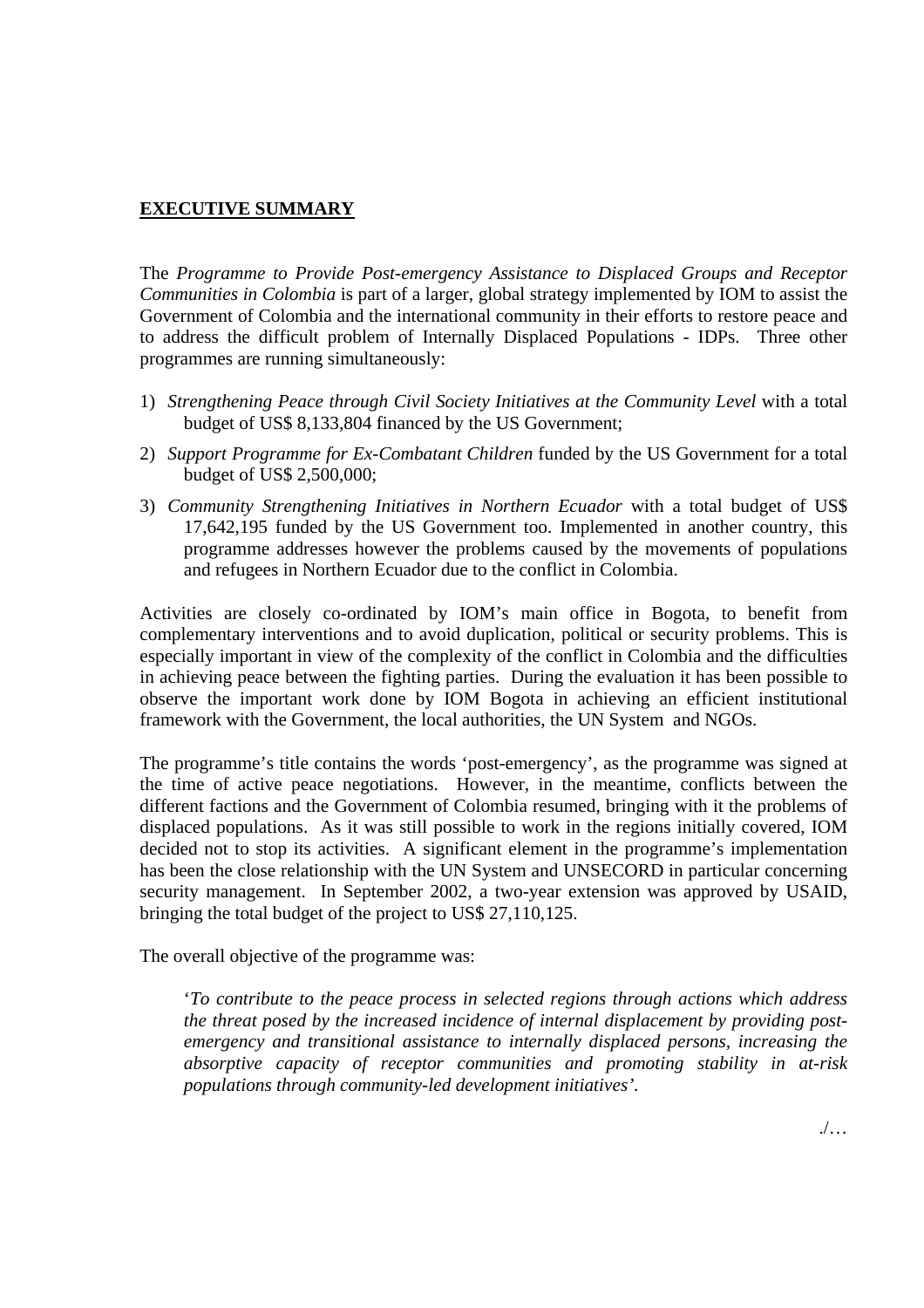Six broad components were selected for intervention, each with specific project purposes to be achieved:

- Income-generating activities
- Medical attention and preventive health
- Educational services and special programmes
- Community-led development
- Social communication and peace promotion
- Transitional housing solutions

Apart from some minor problems for implementation of transitional housing solutions, e.g. difficulties concerning land ownership in Colombia, the evaluation confirms the programme's effectiveness in achieving the six components' specific objectives. The programme is also considered cost-effective. All interviews conducted also underline the important role played by IOM for the support to the Government and local authorities in managing the difficult problem of IDPs.

The relevance of the programme's strategy was also examined: IOM's intervention was found to accord with Colombian Government policy and the situation in the field. Intervention strategy was also properly coordinated with the UN System, UNHCR in particular. The work of NGOs in that field was analysed in depth by IOM for effective collaboration. As underlined during interviews, the donor was also impressed by IOM's intervention strategy regarding IDPs and assistance to receptor communities.

The relevance to IOM's mandate is analysed in the context of the Organization's assistance to IDPs. It is concluded that the programme accords with IOM's Constitution and policy for IDP assistance. The intervention does not conflict with the policy of the UN System, nor of other international organizations and NGOs. It has, in fact, received the full support of the UN in Colombia and of the Colombian Government.

A section of this report covers an analysis of the monitoring, auditing and evaluation conducted by IOM Bogota. The office deserves special praise for its work. Adequate and efficient financial management, with local auditing procedures, the development of an integrated monitoring system, with regular and very good reporting, and a system of impact analysis through detailed indicators contributed to this positive note. Efficiency analysis was positive.

Analysis of the programme's impact and sustainability has not yet been conducted. Sustainability will be examined by IOM Bogota during the second year of the approved extension, in 2004, taking into account the frequently changing situation of the conflict in Colombia. IOM Bogota has been recommended to organize an impact analysis at a later stage, using as a main tool the recently-finalized system of analysis through detailed indicators.

As regards strategy replication in other countries, it has already been emphasized that IOM Colombia's achievements should be used as a reference for IOM in the management of IDPs. The programme's methods and IOM's overall intervention approach could also be used as models.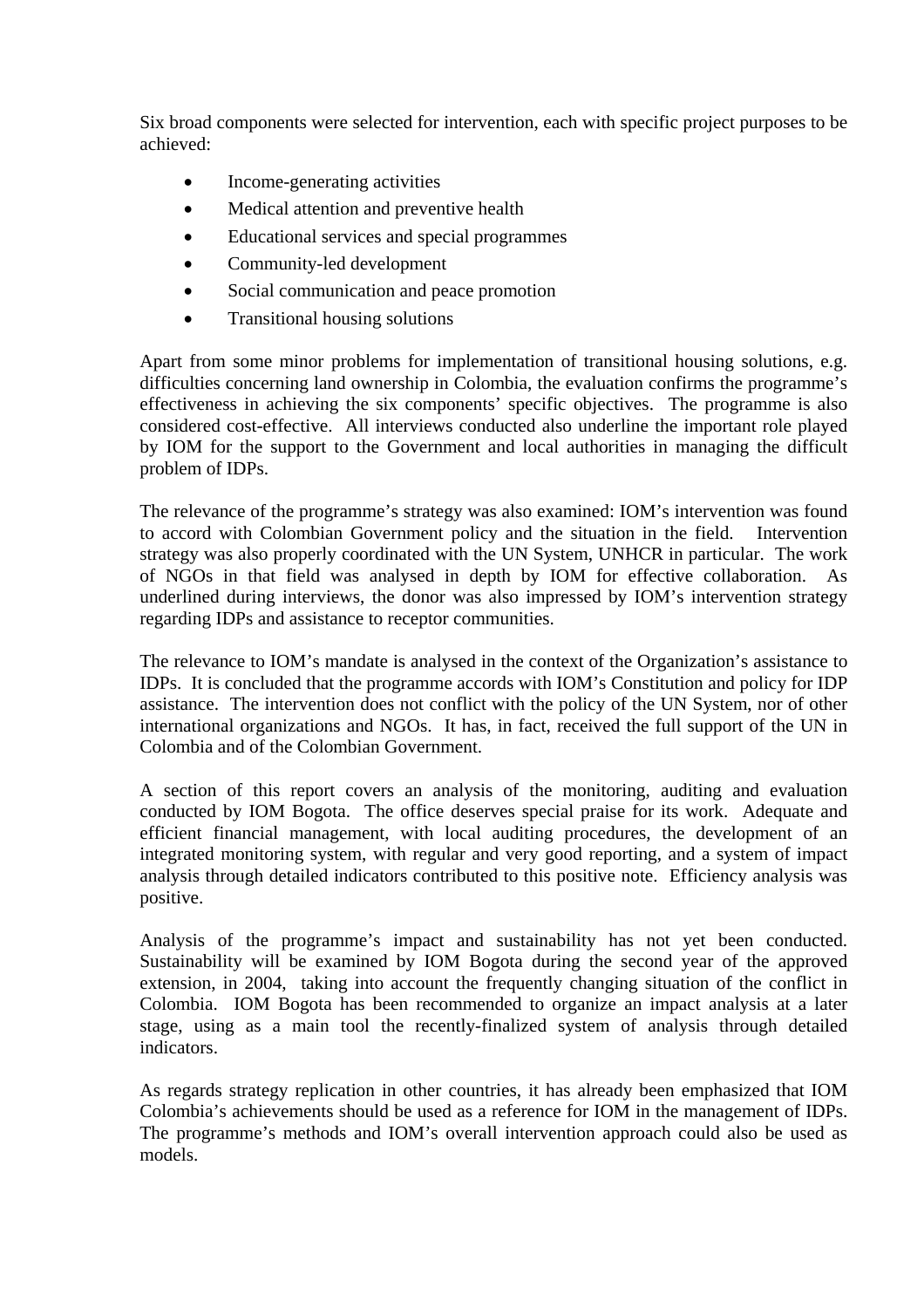*Ayudanos buen Señor, a terminar la violencia y a componer la consciencia, de tanto especulador de tanto acaparador más de un mi11ón de usureros nos tienen en puros cueros, y es el siglo del terror* 

*y alerta pues colombianos, de unos y de otros partidos que en este país tan bello nos encontramos jodidos Colombia tiene una herida por causa de la inconsciencia y solo por la injusticia quel país esta perdido.* 

*venganza no más existe, hambre miseria y dolor y es esta maldita guerra, la causa del descontrol* 

*es un destierro mi patria, no aprecian al hombre honrado, son muchos los campesinos que se encuentran desplazados el campo se encuentra solo, en posesión de malvados quien cultivará producto para traer al mercado?* 

*estemos todos unidos sin políticas ni odios, que haya trabajo y comida, sin dejar el campo solo no causen más descontento, vivamos como Dios manda seamos todos hermanos y terminemos la rabia.* 

*Luis Daniel Hurtado Gaviria\** 

\* Poem written for the field visit of the evaluator and recited during the focus group discussion.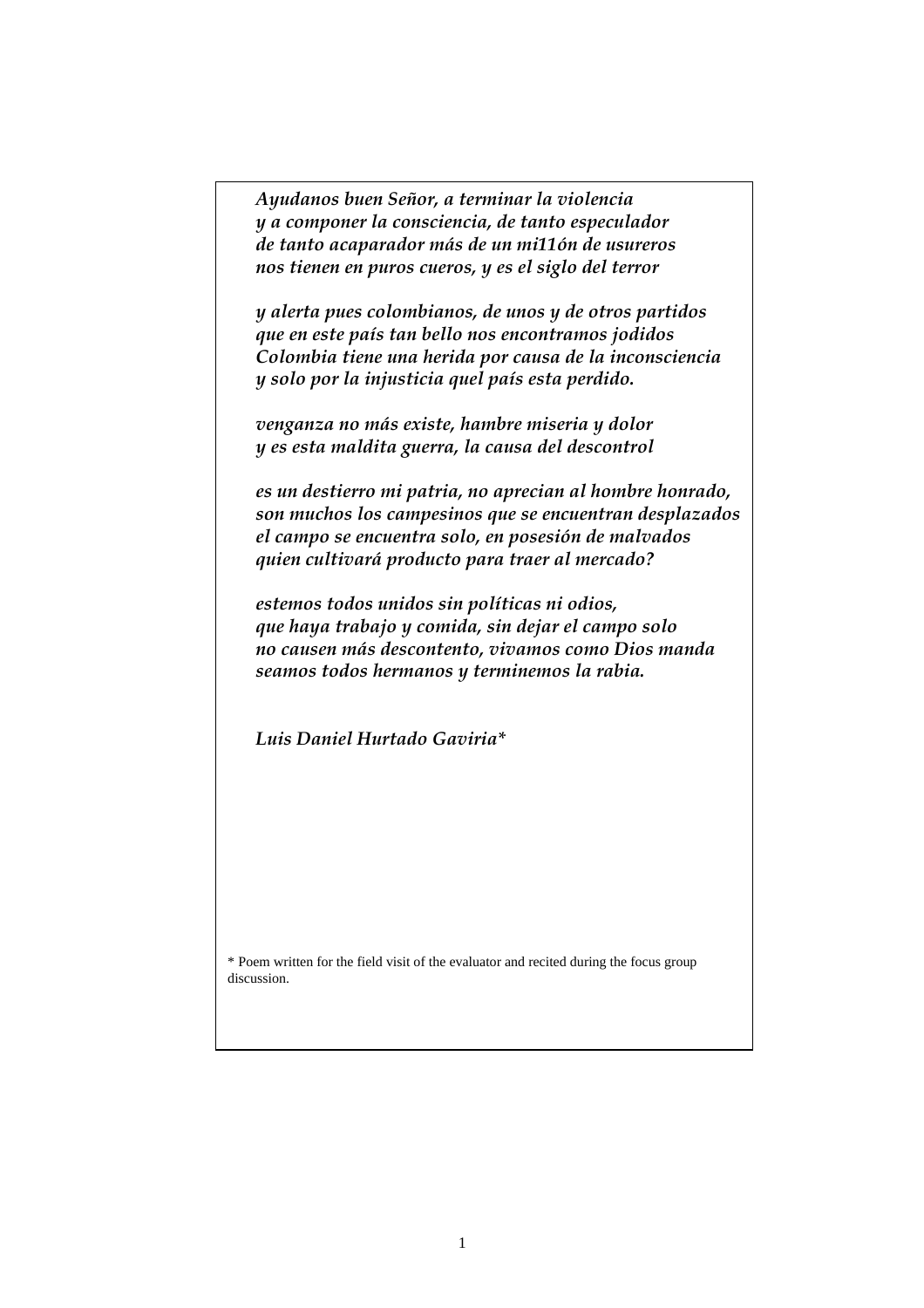# **1. BACKGROUND**

### **1.1 Conflicts and Peace Processes in Colombia**

An understanding of the complex situation prevailing in Colombia, in terms of conflicts and peace processes, is key to the elaboration of an effective intervention strategy. Colombia, with a population of more than 39 million, has been plagued by political violence during the last century and is now considered to be one of the most violent countries in the world, despite being a democracy. It is the only country in the world where, in a period of one year (1989-1990), three presidential candidates have been assassinated. As a result of the increasing self-defence forces and guerrilla offensives, large numbers of people, many of whom are women and children, are forced to flee and are congregating in shanty towns on the margins of the cities.

Many attempts to bring peace to the country have been made during the last fifty years, but with little success: the situation became even worse during the 1990s, but at the end of the decade fresh negotiations were initiated to open up a new peace process with the support of the international community. In 2000 the Government of Colombia put in place the 'Plan Colombia', comprising four main strategic components: social and economic recovery, a negotiated political solution of the internal armed conflict, the fight against drug trafficking, and institutional reinforcement and social development.

Unfortunately, at the time of writing this report the peace negotiations have broken down and major military offensives have resumed.

Apart from the regular government forces, different factions are also involved in the conflicts:

- guerrilla groups that have been operating since 1940/1950; two major groups were part of the recent peace negotiations, the FARC and the  $ELN<sup>1</sup>$  $ELN<sup>1</sup>$  $ELN<sup>1</sup>$ ; other, smaller groups are also operating in the country;
- self-defence forces or  $AUC^2$  $AUC^2$  operate in many municipalities of the country but their territorial presence is not as extensive as that of the guerrillas; however, reports underline that their power of confrontation is increasing;
- the drug cartels are not directly involved as political factions in the conflict, but take advantage of the instability to increase their power base in some regions; also, the huge amounts of money generated by cocaine trafficking attract the interest of fighting factions; such a situation only renders the Colombian conflict more complex and increases delinquency in the major towns, the level of violence reflecting the overall situation in the country.

 $\overline{\phantom{a}}$ <sup>1</sup> FARC: Fuerzas Armadas Revolucionarias de Colombia; ELN: Ejercito de Liberación Nacional

<span id="page-5-1"></span><span id="page-5-0"></span><sup>2</sup> AUC: Autodefensas Unidas de Colombia.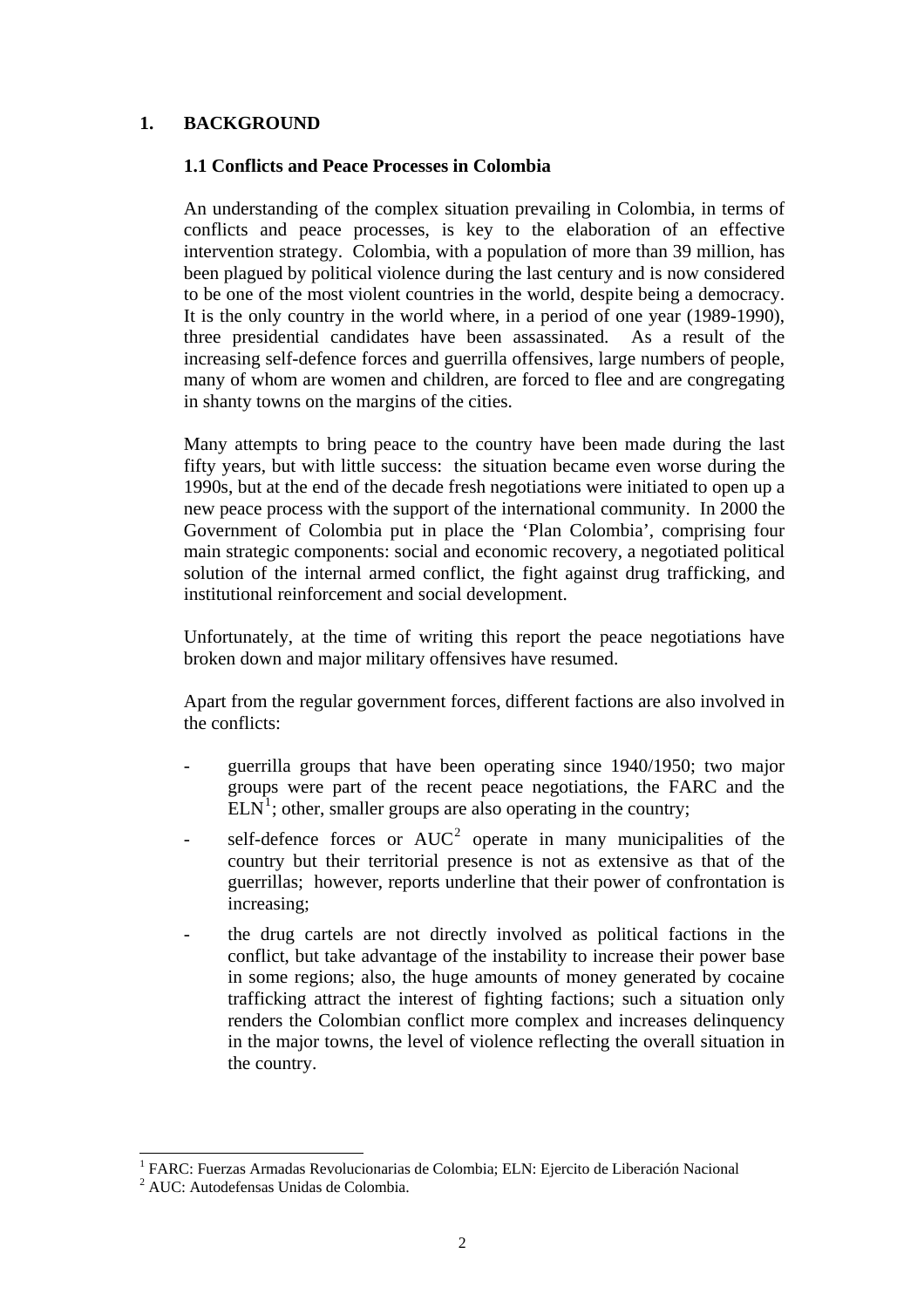The security situation is not only affected by the confrontation between armed forces, but also by violent acts against the civilian population, often poor peasant farmers from rural areas. Assassinations, massacres, kidnappings, indiscriminate bombings, rape, arbitrary detention, and robbery are all used by armed forces involved in the conflict, whether guerrilla, self-defence forces or drug cartels. As an example, around 2,000 kidnapping cases are reported every year, 60 per cent being the responsibility of various guerrilla groups and 40 per cent of self-defence forces and unknown groups. From January to October 2000, 2,965 persons were kidnapped and 432 disappeared. Forced recruitment is also becoming an increasing problem in rural and shantytowns, especially among children and teenagers. Many civilians are therefore compelled to flee, to escape the rising tide of violence, making the displacement of populations one of the greatest problems confronting the Government.

In the last few years there has been strong hope that peace negotiations will be possible and will lead to an end to the conflict, political and social violence and population displacements. It should however be noted that assassinations, kidnappings, massacres, disappearances and bombings were still taking place during the peace talks.

One characteristic of the conflict in Colombia is worth underlining: even if the situation has been ongoing for 50 years now, it has never been an all-out war with well-defined zones under the control of a given group with clearly defined goals. It is more a guerrilla-type conflict, but use of terrorist methods and intimidation is rising. Groups and militias are present in most regions and major towns and are active depending on different factors, for instance the control of drug trafficking routes. In addition, it is not a conflict involving just two factions. As mentioned above, all the groups are fighting independently, often based on economic and political interests, without a definite alliance or clear political agenda.

The intervention of the Government of Colombia (GoC) is further complicated by the complexity of the conflict, its nature and the political implications. This is why it is possible to have periods of peace in one region whilst in another the intensity of conflict is increasing with its violence and population displacements.

### **1.2 The Problem of Displaced Populations**

*"…The rest of the Colombian population is hardly aware of the forced displacement of people that has occurred and is occurring in the country. That is why such displacement has been called a silent and clandestine process. However, society has to acknowledge the humanitarian tragedy facing the country before the hundreds of thousands of displaced Colombians can be cared for. That is the only way of involving all Colombians in efforts to deal with the devastating effects of forced displacement on people..."* (Constitutional Court, Judgement 30 August 2000)*[3](#page-6-0)*

<span id="page-6-0"></span><sup>&</sup>lt;sup>3</sup> Theme Group on Displacement, 'Situation of displaced persons and challenges for 2001', January 2001.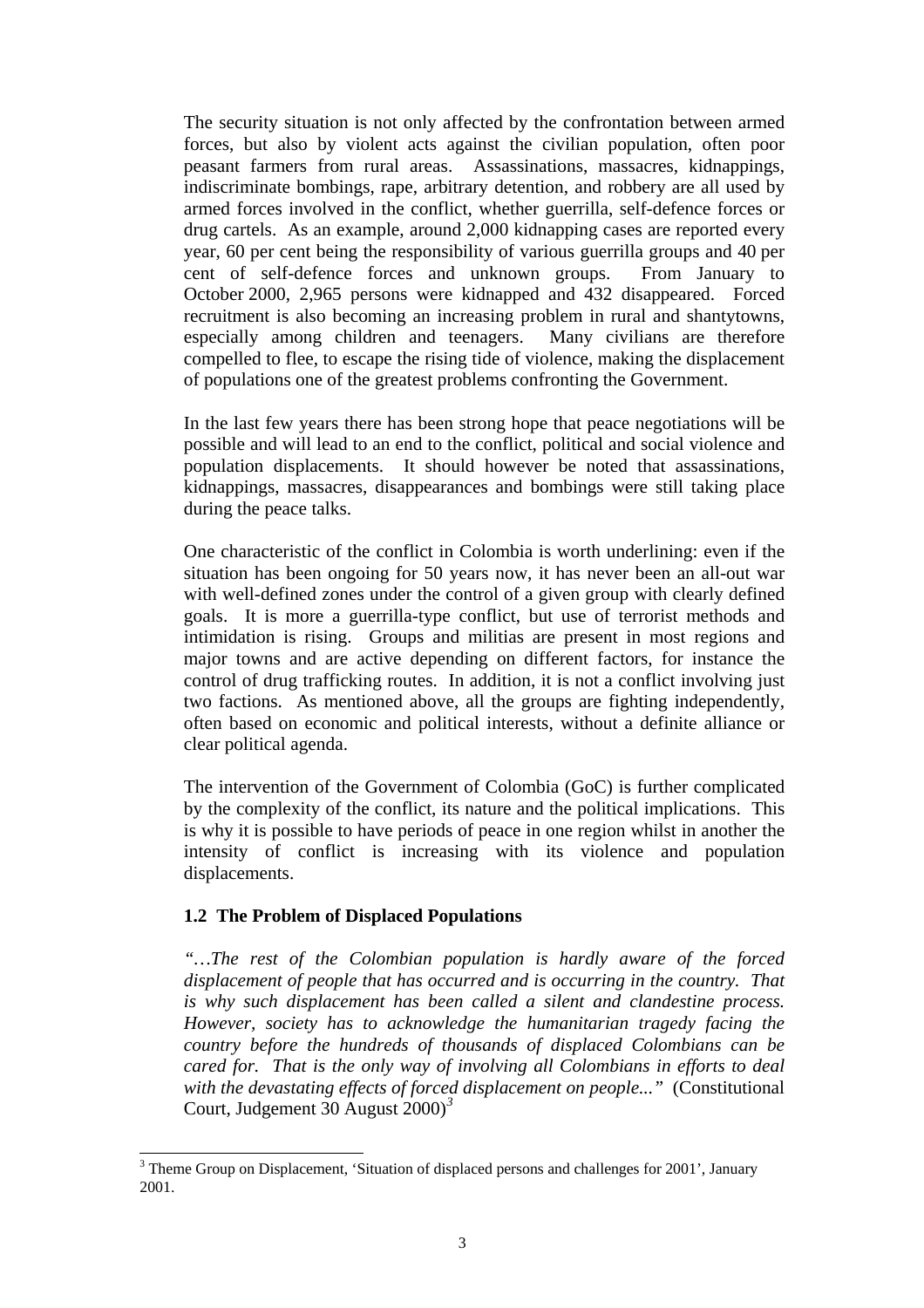This judgement clearly illustrates the situation of Internally Displaced Populations (IDPs) in Colombia. Two major issues can be identified:

- 1) *A humanitarian tragedy*: more than 2 million Colombians have been displaced due to the conflict between 1985 and 2000. In 1998, 1999 and 2000, the numbers of displaced persons per year reached an all time high with respectively 308,000, 288,000 and 228,000 victims. "*In summary, 5% of the Colombian population* […] *has lived the dramatic situation of*  displacement because of violence in Colombia<sup>[4](#page-7-0)</sup>". For the same period the capital Bogota registered approximately 400,000 displaced persons, which represents  $6.7$  per cent of its total population<sup>[5](#page-7-1)</sup>.
- 2) *A silent and clandestine process[6](#page-7-2) :* three reasons are behind such a statement. According to the legislation, every displaced person can benefit from Government assistance insofar as they register themselves as such. However, displaced populations fear reprisals from the armed groups who forced them to flee their region of origin and are reluctant to register officially. In addition, the displacement can occur in several phases, from the countryside to the nearest small town and then to major towns in the country where it is easier to remain anonymous. Secondly, these populations often face problems with the receptor communities, who are often just as poor as the displaced persons and do not appreciate the preferential treatment given to them, especially in view of the unstable economic environment. Finally, many of them are poor peasants who are not even aware that they can receive assistance if they register upon arrival.

One of the most notable efforts made by the GoC to address the problems of IDPs has been the adoption in July 1997 of Law 387 *Measures for the Prevention of Forced Displacement*<sup>[7](#page-7-3)</sup>. This is a comprehensive law that defines the internally displaced persons, their rights and the obligations of the Government towards them. It also gives the regulations for the prevention of forced displacements, return, relocation and family reunification, and for the socio-economic consolidation and stabilization of the displaced populations. The GoC recently adopted another Decree to protect the property of displaced populations, as it had become common practice for the armed groups to 'confiscate' property and then sell it without the owner's agreement.

In order to enforce the Law, a Presidential Decree of March 1999 assigned the Red de Solidaridad Social (RSS) with the responsibility for coordinating the

 $\overline{\phantom{a}}$ 

<span id="page-7-0"></span><sup>4</sup> CODHES/ACNUR, 'Desplazamiento Forzado Interno en Colombia: Conflicto, Paz y Desarrollo', November 2001.

<sup>&</sup>lt;sup>5</sup> CODHES, 'Senderos; Rostros Invisibles del Desplazamiento en Bogotá', September 2001.

<span id="page-7-2"></span><span id="page-7-1"></span><sup>&</sup>quot;La memoria esta ahí, intacta, lo que pasa es que uno la esconde para no recordar, como tratando de echar al olvido tanta tragedia, como si el silencio hiciera las cosas mas fáciles, como haciéndonos pasito, porque nos dieron muy duro, hablando bajío para que los niños no se asusten otra vez, porque no han dejado la cara del miedo"'. CODHES, "Senderos; Rostros Invisibles del Desplazamiento en Bogotá", September 2001.

<span id="page-7-3"></span> $^7$  Ley 387 – Medidas para la prevención del desplazamiento forzado; la atención, protección, consolidación y estabilización socioeconómica de los desplazados internos por la violencia en la República de Colombia – 18 de Julio de 1997- **Annex 7.**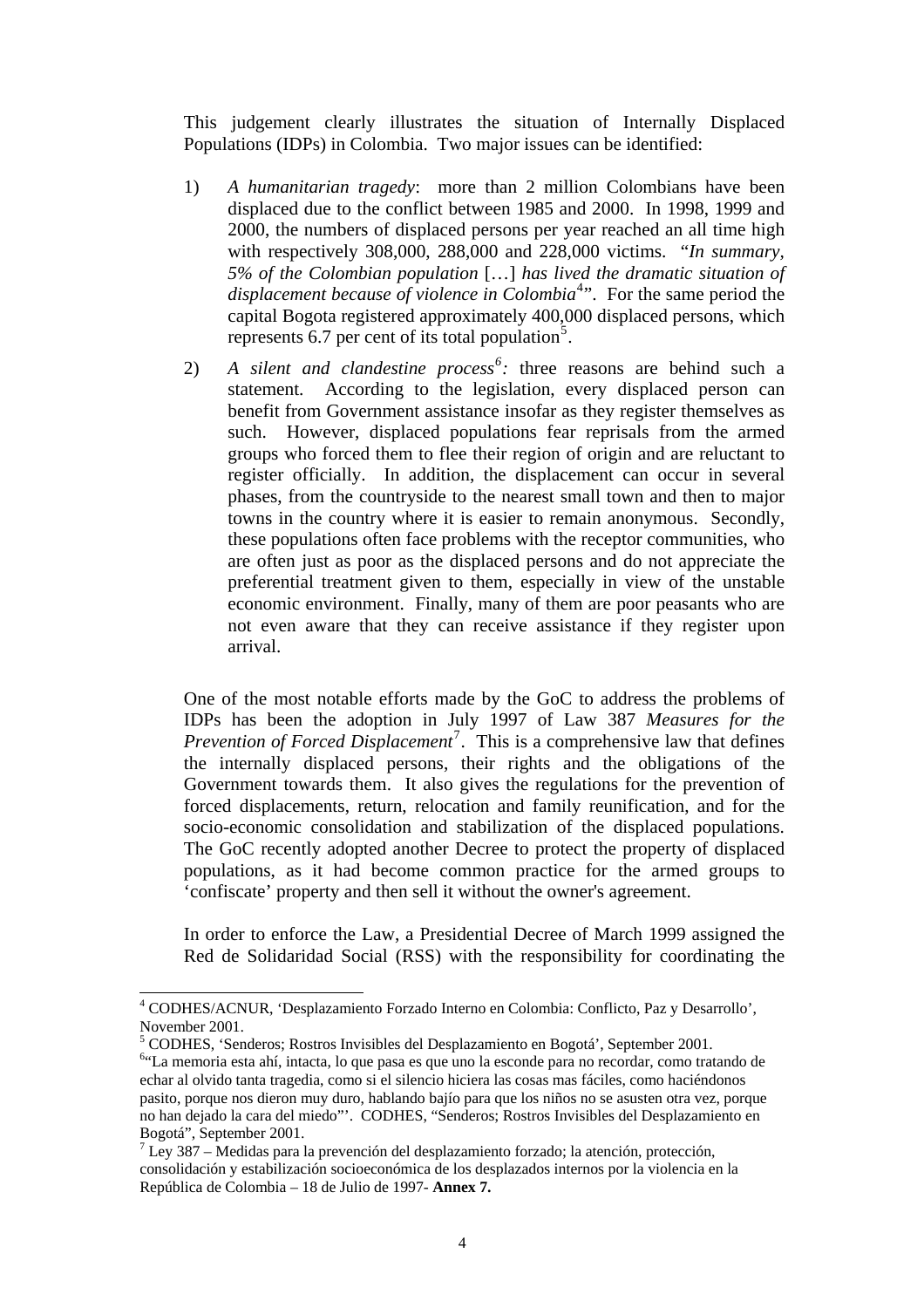development and functioning of the National System of Assistance and Information to the Internally Displaced Population<sup>[8](#page-8-0)</sup>. RSS is mainly tasked with the registration of displaced populations and for delivering the economic and social assistance provided by the GoC. It also coordinates the assistance to displaced populations funded by the international community and works closely with other GoC bodies.

<span id="page-8-0"></span><sup>&</sup>lt;sup>8</sup> Translated from the Spanish: Sistema Nacional de Información y Atención Integral a la Población Desplazada.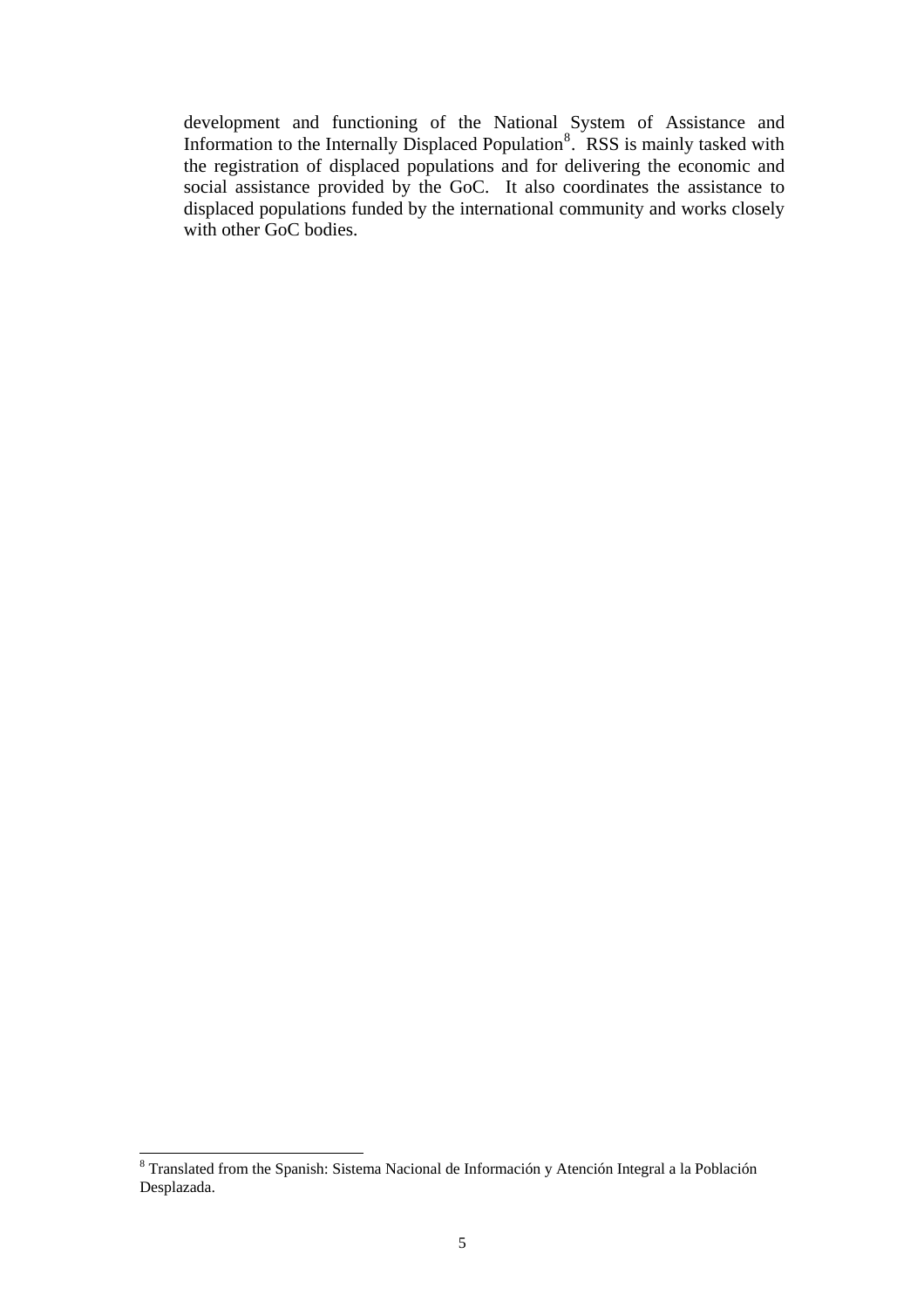# **2. EVALUATION SCOPE AND METHODOLOGY**

The main objective of the evaluation, as described in the Terms of Reference (**Annex 1**) is: " *to evaluate IOM overall performance and achievements during the first year of implementation of the programme, including recommendations for a viable exit strategy, and to assess IOM strategy for delivering postemergency and transitional assistance to internally displaced populations"*. Although there was a delay in getting the exercise under way, there were no negative consequences for the evaluation, due to the unexpected political events in the country as mentioned in Section 1.

The methodology consisted of a documentation review of the material produced by IOM in the framework of its interventions. It also covered documents on the conflict in Colombia, the IDP phenomenon and the action taken by the Government and the international community to establish a peace process and manage the problem of displaced populations. A series of interviews with key elements and beneficiaries, and field visits were also organized. As mentioned in the Terms of Reference, an impact analysis will not be a priority, as implementation continues, however suggestions for a future impact analysis will be made. This will also depend on a possible stabilization of the population following new and violent incidents.

The report is divided into three main sections based on the specific objectives set out in the Terms of Reference of the evaluation. **Section 3** includes:

- a presentation of IOM's programme implementation strategy and the strategy for implementation of other complementary activities, including in neighbouring countries;
- an analysis of the institutional arrangements for programme implementation, including issues of personnel security;
- an analysis of the mechanisms put in place for programme monitoring, auditing and evaluation. Efficiency analysis will be included under this section.

**Section 4** analyses the following aspects of the programme:

- relevance of the strategy to the prevailing situation and GoC policy, including the relevance of the regions and target groups selected;
- relevance of the programme to IOM's mandate;
- effectiveness in reaching the objective and project purposes of the programme, in particular with regard to:
	- income-generating activities
	- medical attention and preventive health
	- educational services and special programmes
	- social communication, stabilization and peace promotion, including also community-led development
	- transitional housing solutions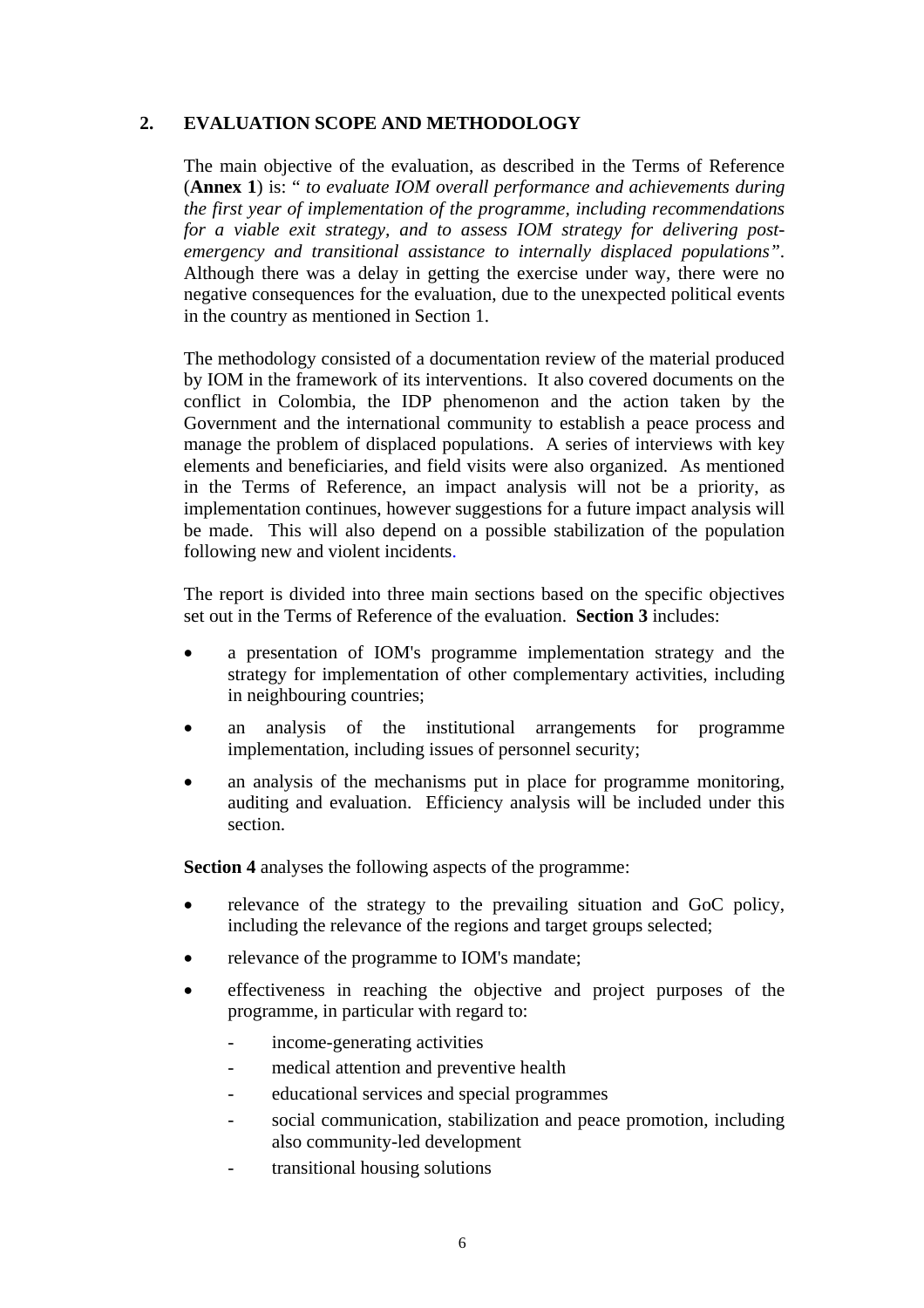• cost-effectiveness.

As mentioned above, **Section 4** also discusses the impact and sustainability of the programme. Recommendations on an exit strategy (as proposed in the Terms of Reference of the evaluation) will not be made. A two years extension of the programme has been approved in September 2002 and the situation in Colombia can still change before completion.

**Section 5** gives a brief analysis of the programme's potential for replication in other countries facing the same kind of problems.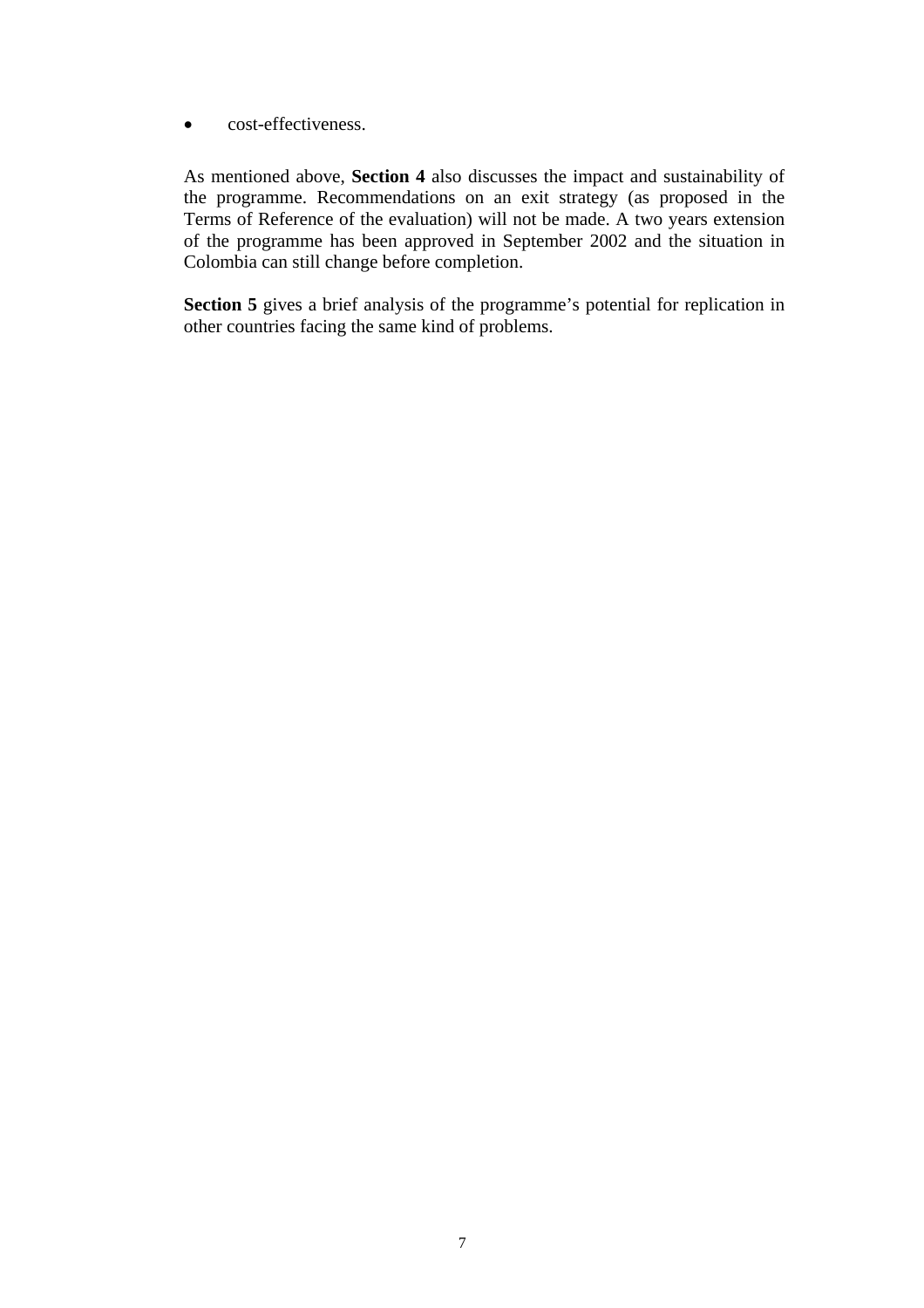# **3. PROGRAMME STRATEGY AND COMPONENTS**

This Section presents the strategy adopted by IOM in Colombia in view of the complexity of the situation, as described under **Section 1**. There is also a brief presentation of the institutional arrangements for programme implementation and the mechanisms put in place for its monitoring and evaluation.

### **3.1 Peace Strengthening and Assistance to Displaced Populations**

The IOM intervention in Colombia started in September 2000 with the implementation of the programme *Strengthening Peace through Civil Society Initiatives at the Community Level* funded by the Office for Transition Initiatives of the United States Agency for International Development (OTI/USAID<sup>[9](#page-11-0)</sup>). At the time of implementation negotiations between the GoC and the warring parties were under way, with the support of the international community. Indeed there was every hope that the peace process would lead to a stabilization and resolution of the conflict and IOM and OTI/USAID therefore agreed to support the Colombian civilian population at this crucial moment of the peace process.

The initial strategy was based on the following programme objectives to:

- Increase the participation of Colombia's civil society in peace-promoting activities at local level;
- Promote increased discussions between local actors on themes related to the conflict and peace by strengthening channels of dialogue and improving local access to reliable information;
- Enhance citizen participation in peace-promoting processes at the local level as a means of promoting greater unity within the community.

During implementation, three more areas of activity were agreed upon:

- Support to Regional Peace Commissioner's offices;
- Assistance to victims and related issues;
- Support to war-affected groups excluded from Development and Peace Processes.

The target groups defined in the programme document are war-affected groups; new and emerging NGOs and civil society; and governmental offices engaged in peace promotion. The total budget including extensions up to December 2004 amounts to US\$ 8,133,804.

At the same time IOM was studying the possibility of implementing a programme to provide assistance to internally displaced populations who were recognized as being one of the most negative consequences of the conflict, as emphasized in **Section 1**. In October 2000, the programme for *'Post-*

l

<span id="page-11-0"></span><sup>9</sup> For a summary table of the different programmes implemented, see **Annex 3.**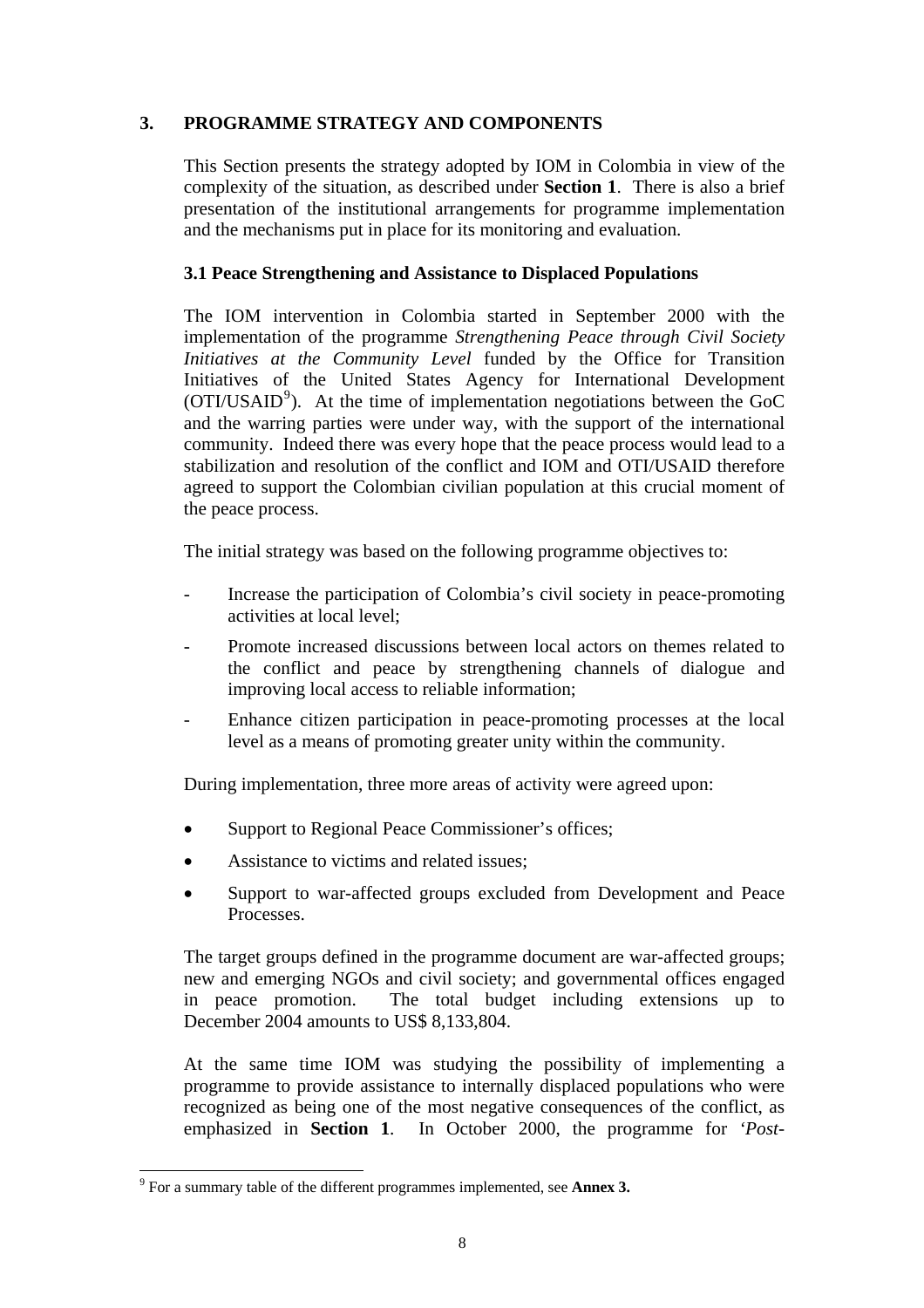*Emergency Assistance to Displaced Groups and Receptor Communities'*— the subject of this evaluation — was approved by the GoC and USAID provided US\$ 12 million to fund it. In September 2002, an extension up to September 2004 was confirmed by USAID for a total budget of US\$ 27,110,125.

The main objective of the programme was stated as follows:

*'To contribute to the peace process in selected regions through actions which address the threat posed by the increased incidence of internal displacement by providing post-emergency and transitional assistance to internally displaced persons, increasing the absorptive capacity of receptor communities and promoting stability in at-risk populations through community-led development initiatives.'* 

The document also identified six broad components, the project purposes of which are more narrowly defined as follows:

### **1. Income-Generating Activities to:**

- *provide immediate opportunities for employment for the target group;*
- *provide training opportunities to enhance skills and capabilities of displaced and vulnerable persons, thereby increasing their opportunities for gainful employment;*
- *increase family incomes among target group by facilitating employment and self-employment opportunities (through appropriate NGOs).*

# **2. Medical Attention and Preventive Health to:**

- *lessen the strain placed on health services in receptor communities as a result of the influx of displaced groups by strengthening these to respond better to an increased caseload;*
- *lessen the strain on water and sanitation infrastructure in receptor communities and improve the management of these services at the community level, which in turn results in an improvement in overall health conditions of the target group;*
- *support affected individuals among the internally displaced population to overcome psychological trauma or related problems.*

### **3. Educational Services and Special Programmes to:**

- *attend to special education needs presented by the beneficiary group, product of their displacement or vulnerability;*
- *strengthen the response capacity of the Secretariat of Education to the increased demand on already-strained educational services in receptor communities, thereby facilitating the integration of displaced populations.*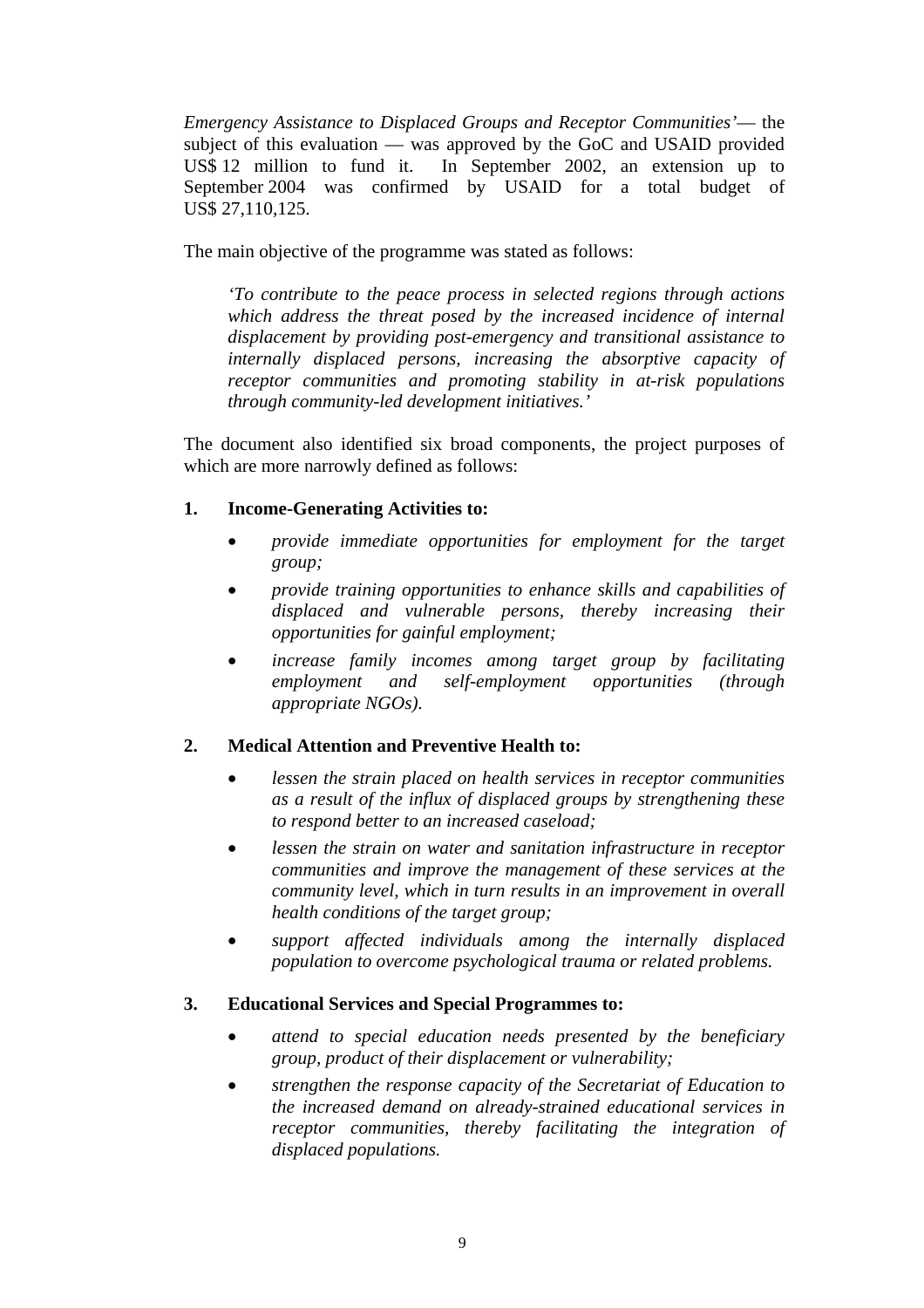# **4. Community Led Development to:**

- *facilitate community organization in communities with a high incidence of displacement to strengthen their capacity to resolve common problems;*
- *promote stability in vulnerable communities that face a high-risk of future displacement through community-led development initiatives.*

# **5. Social Communication and Peace Promotion to:**

- *strengthen channels of communication between local actors and groups to facilitate dialogue and raise awareness;*
- *facilitate increased dialogue between key actors to better respond to the needs of the target group, resolve conflicts and generate local policy dialogue on long-term solutions to the challenges of displacement;*
- *promote creative, grassroots solutions to overcome obstacles to the peace process confronted at the community level.*

# **6. Transitional Housing Solutions to:**

• *contribute to the implementation of transitional settlement solutions by supporting displaced and vulnerable populations to attain basic housing.* 

The main target group was defined as the internally displaced populations officially registered by the Government and vulnerable persons in the receptor communities. Six Departments particularly affected by displacements were selected for the intervention $10^{-10}$  $10^{-10}$ .

In December 2000, a third programme covering peace reinforcement and assistance to displaced populations was implemented on the border of Ecuador with Colombia. The main objective was to provide assistance to selected villages and towns, especially those affected by the arrival of migrants fleeing the conflict in Colombia. The Government of Ecuador and Colombia invited IOM as an Observer at the ministerial meetings organized between Ecuador, Colombia and UNHCR on management of displaced populations in the border zones. The initial budget of the programme amounts to US\$ 7,900,000. A one-year extension was approved in September 2002 amounting to US\$ 9,742,195.

Finally, a fourth programme, focusing on assistance to ex-combatant children, was started in March 2001. Although this programme is more specifically targeted than the other three initiatives, it was developed in the same vein of contributing to the peace process and providing assistance to the victims of conflict. USAID has also agreed to fund this intervention, the budget for which is US\$ 2,500,000. Programme completion is planned for March 2003.

l

<span id="page-13-0"></span><sup>10</sup> See map in **Annex 4.**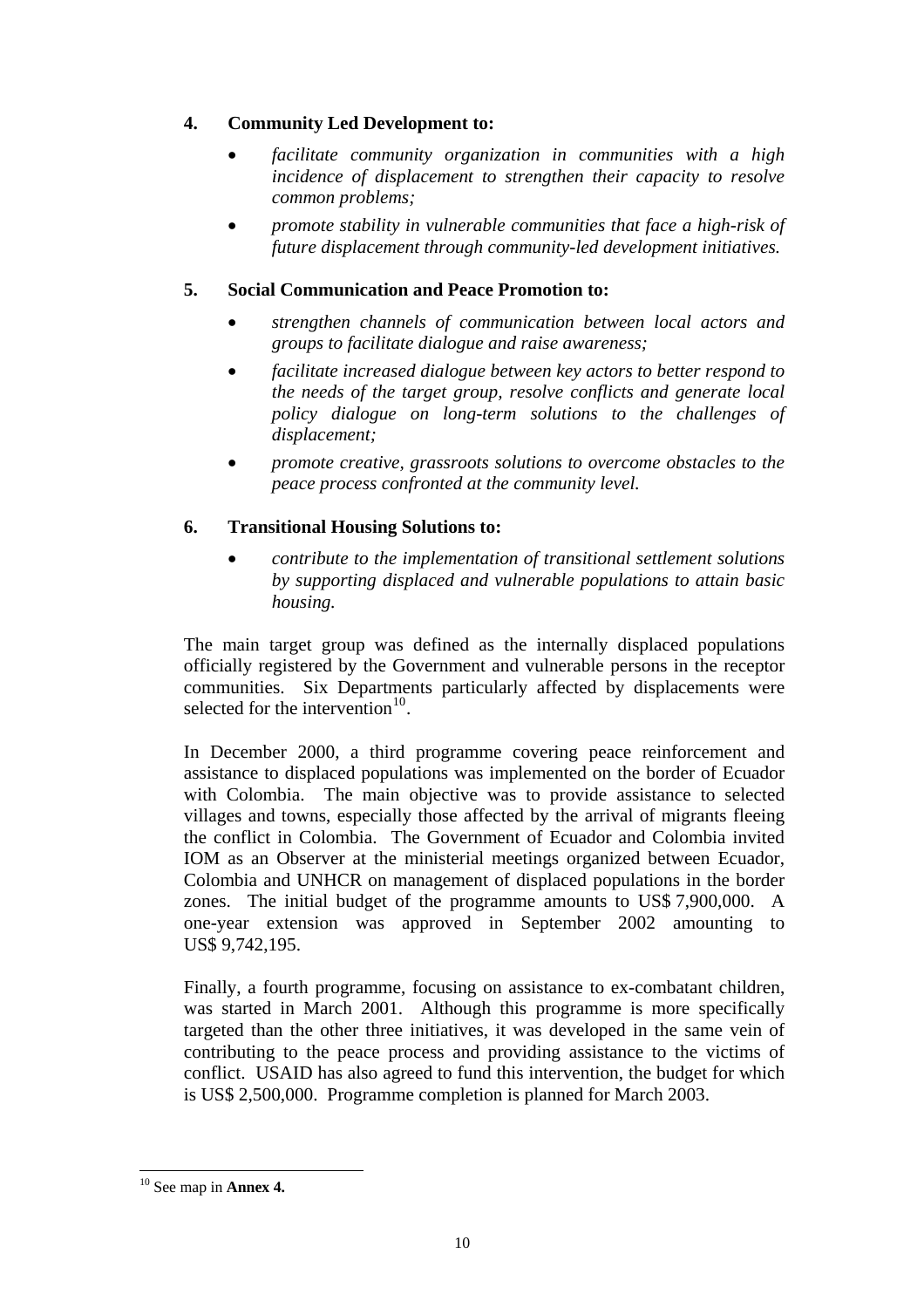# **3.2 The Institutional Framework**

Four main levels of institutional relationships have been identified:

- 1. *With the Government,* a cooperation agreement has been signed with the Red de Solidaridad Social, the main organ in charge of displaced populations as explained under Section 1.2 and working at Presidential level. However, as the RSS was coordinator and implementer of the Ley 387, IOM also had to develop close relations with different ministries, e.g. Health, Education, and Public Affairs. In addition, Agreements were signed with different offices of the Ministries present in the field such as the ICBF or the Defensoria del Pueblo and universities were contacted for some aspects of the education component. Finally, close relationships with the Municipalities were noted during the field visits.
- 2. *With the UN System,* a main issue was security, not only that of our staff themselves but also of the exchange of information between departments in view of unpredictability of the conflict. As in any operations with high security levels and instability such as the Colombian situation, clearance had to be requested from UNSECORD before travelling. However, as in some departments information was provided by IOM, this issue was absolutely not a problem. It is also important to note that IOM was authorized to use UN logos and IOM- modified 'UN logos' in order to be better recognized by the different rebel groups. As an anecdotal experience: one IOM Chief of Mission met a High Representative of the FARC who made it very clear that if IOM was not UN, he would face serious problems in implementing activities. Most of trips to the Departments, including to the Capital Bogota, were made by plane to avoid the many incidents on the roads and the inherent dangers. Close ties were also noted during the field visit with UNHCR, UNDP, UNICEF, WFP, and UNDCP. UNHCR being in charge of coordination for the problems of IDPs officially recognized IOM's important role in the implementation of its programmes $\frac{1}{1}$ . It has also been noted during the interviews and through the documentation review that the 'Diagnostic of the Displaced Population in six Departments of Colombia' finalized by IOM in November 2001 has been and remains an important source of information.
- 3. *With NGOs and civil society:* close to 200 counterparts signed an agreement with IOM to implement activities generated by the different IOM on-going programmes (see **Annex 5** for the detailed list). During the interviews, it was confirmed that IOM made detailed enquiries before signing an agreement in order to maintain its neutrality and to avoid signing agreements with NGOs closely linked to fighting groups. In addition, all agreements, contracts, and Memoranda of Understanding signed by IOM were carefully analysed by a legal adviser recruited by IOM.

l

<span id="page-14-0"></span><sup>&</sup>lt;sup>11</sup> UNHCR, 'Grupo Temático sobre Desplazamiento', Bogota, August 2001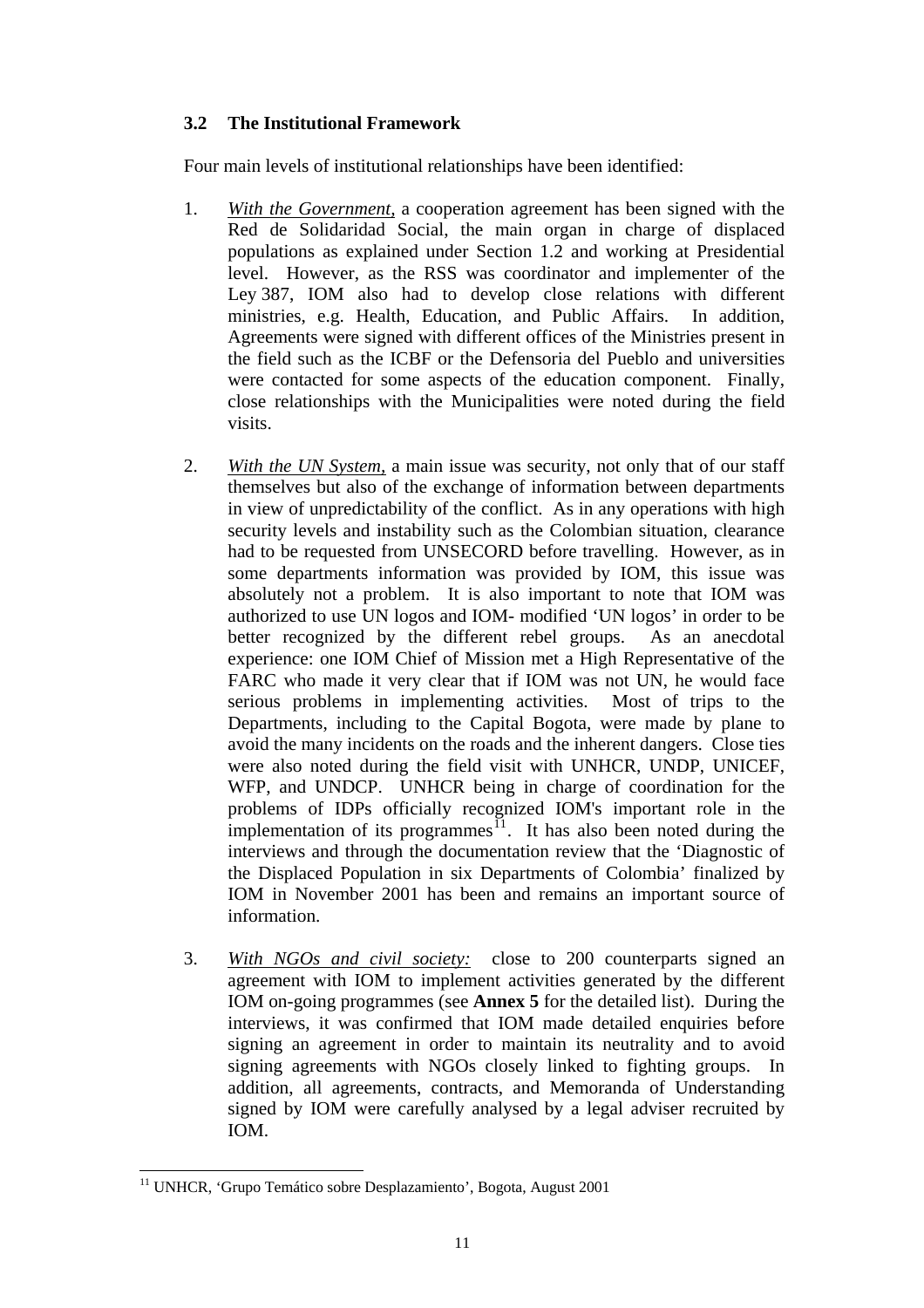4. *With the target groups:* as reflected in the title of the programme to be evaluated, the main target group was the displaced population. However, as mentioned under **Section 1,** a focus on that group only was creating tensions. Therefore, it was decided at the outset of implementation to have a ratio of 80 per cent displaced persons and 20 per cent poor communities living in the same neighbourhood. When necessary, assistance was provided through the other IOM programmes. It is also important to mention that adoption of this approach facilitated integration of IDPs, as was seen during field visits and confirmed by one mayor interviewed.

*Conclusion: IOM's groundwork in achieving an efficient institutional framework is praiseworthy, especially in a country facing such a complex and violent situation, creating major problems for its population. Such work necessitated a constant effort on the part of the Chief of Mission and programme managers. The positive and strong relationships developed at all levels were clearly evident during the field interviews and visits.* 

### **3.3 Programme Monitoring, Auditing and Evaluation**

Different systems have been established to monitor, audit and evaluate the four inter-linked programmes as underlined under **Section 3.1.** Two levels are examined here: 1) at the global administrative and financial level and 2) at the specific programme level.

1. *At the global administrative and financial level,* the monitoring was fully centralized and every contract, procurement request, and recruitment action went through IOM Bogota. Every month the field accounts were sent to Bogota to prepare the financial report to the donor; an important exercise as money was released only upon presentation of a coherent financial report. The same was done for the programme implemented in Ecuador<sup>[12](#page-15-0)</sup>. It is worth noting that an effective archive system was put in place to track all transactions, bearing in mind that IOM was working with close to 200  $NGOs<sup>13</sup>$  $NGOs<sup>13</sup>$  $NGOs<sup>13</sup>$ , Government entities and the municipalities<sup>[14](#page-15-2)</sup>. Another issue important to note here is the monitoring of the security situation and the relationship with UNSECORD. No incidents occurred during the visit. Finally, and as already mentioned, a Legal Officer was recruited for the management of any contracts. In some instances, this was really necessary due to the complexity or absence of laws in Colombia. An internal audit was conducted in January 2002 and did not find any evidence of major mismanagement at either administrative or financial level. Regular contacts were also kept with the USAID Office in Colombia to discuss any problems that could have prevented the donor from disbursing funds.

<span id="page-15-0"></span> $12$  See Section 3.1

<span id="page-15-2"></span><span id="page-15-1"></span><sup>&</sup>lt;sup>13</sup> For further reference, see **Annex 5.** <sup>14</sup> See **Annex 6.**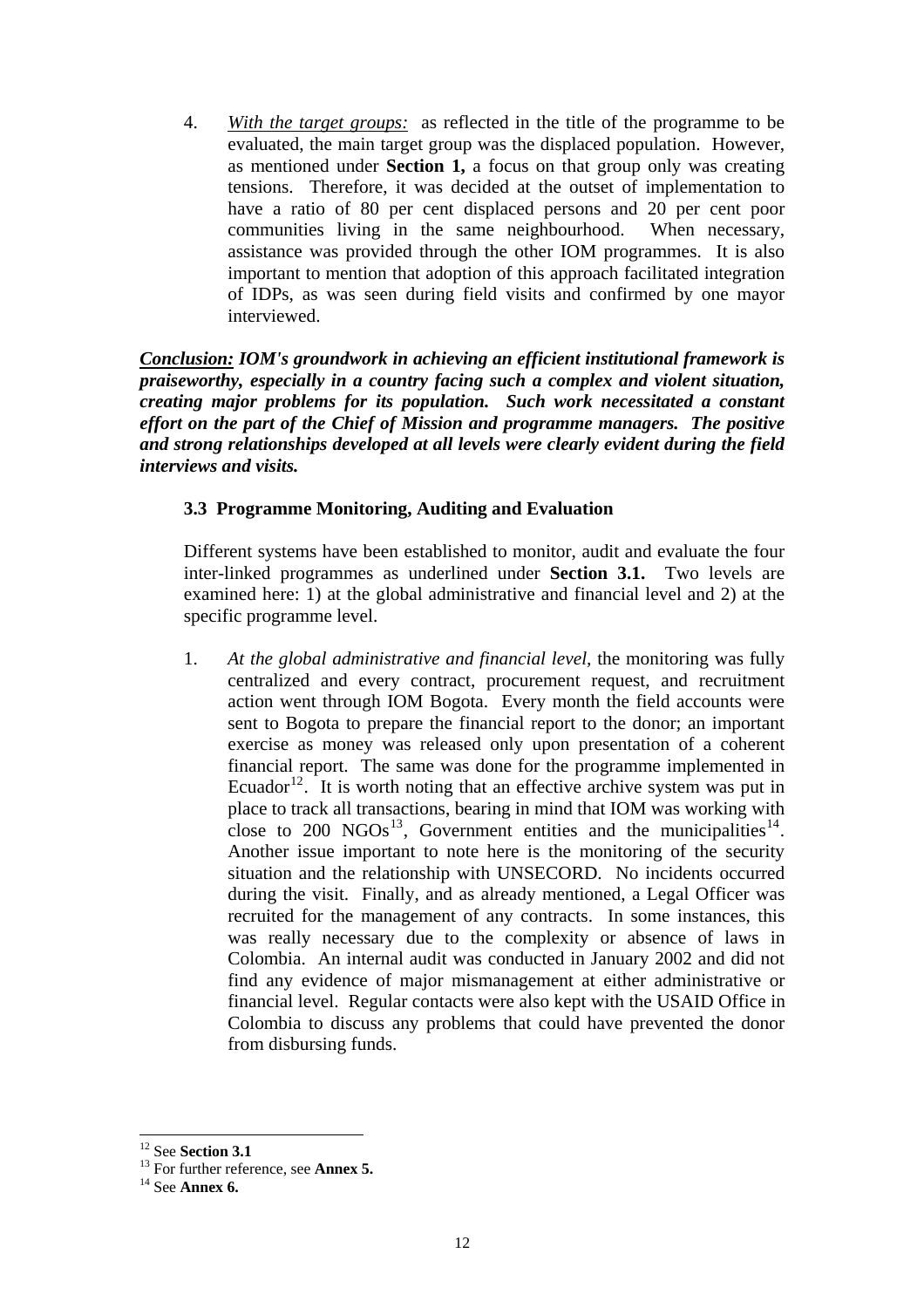2. *At the specific programme level:* The programme that is the subject of this evaluation was not in fact treated separately from the other interventions mentioned in **Section 3.1**. Every three months the field offices had to report to the IOM central office. All the information and data collected were then presented in a quarterly activity report to the donors. During the documentation review, it was possible to go through all these reports and to observe their high quality. Additional work was also ongoing to facilitate the collection and management of the data from the different projects implemented in the field<sup>[15](#page-16-0)</sup>. However, this was not the only way of monitoring implementation in the field; the programme officers based in the central office were making regular field visits. This was crucial, especially because of the centralized management of the different programmes. Another important aspect of monitoring was the presentation of the projects to be implemented. A committee was supervising them, especially to avoid duplication or to look for possible synergies with other UN or governmental projects. This supervision was recognized as an important aspect during the interviews, especially by UNHCR who was in charge of the coordination of IDP activities. Concerning an evaluation system, a considerable effort has been made by a consultant to measure impact through indicators for each of the programme components<sup>[16](#page-16-1)</sup>. During the interviews, the donor showed great interest in this assessment of impact through indicators. However, such an assessment requires careful management and data dissemination and at the time of the visit the system was still under experiment. The recent events and their impact on the data collected will have to be re-evaluated. Finally, this internal evaluation was also planned during programme design.

*Conclusion: IOM Bogota deserves a special note of praise for the monitoring, auditing and evaluation systems it has established. The audit conducted has also provided evidence to conclude positively on the efficiency of the programme. As for the institutional relationship, the key element in good — and in this particular case excellent — programme monitoring is the recruitment of appropriately qualified and dedicated staff.* 

**Recommendation: IOM Bogota should keep Headquarters - especially PTU and MMS - informed on the work done for the monitoring and evaluation of its activities. Special attention should be given to the integrated system for monitoring of the community projects and management of the programme, and to the system for impact analysis through detailed indicators.** 

 $\overline{a}$ 

<span id="page-16-0"></span><sup>&</sup>lt;sup>15</sup> This system has been presented to the newly created Project Tracking Unit at Headquarters in order to explore the possibility of its standardization.

<span id="page-16-1"></span><sup>&</sup>lt;sup>16</sup> Income generating activities; medical attention; educational services; community led development; social communication and peace promotion and transitional housing solutions.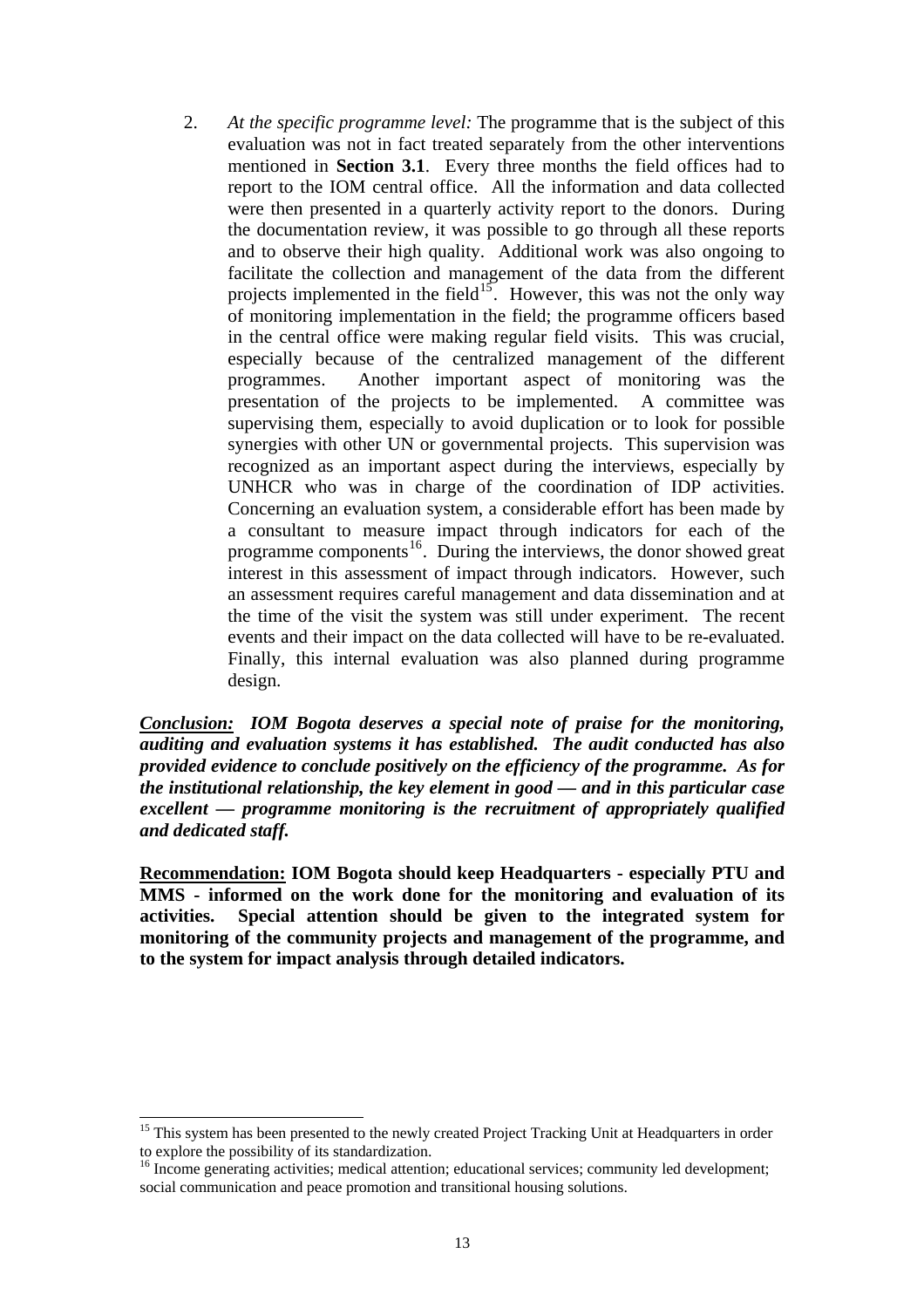### **4. PERFORMANCE AND ACHIEVEMENTS**

This Section evaluates the relevance of the strategy used, including the relevance of the regions selected and the target groups. It also covers the relevance of the programme to IOM's mandate and then examines the effectiveness in achieving programme objectives<sup>[17](#page-17-0)</sup>. Cost-effectiveness<sup>[18](#page-17-1)</sup> will be analysed under the same section. **Section 3** already highlighted the good performance of IOM Bogota in establishing an adequate institutional framework and a very effective management system. Efficiency analysis was also covered under **Section 3**.

An extensive analysis of the impact and sustainability of the programme was not performed during the evaluation, as the programme was still active and a new extension for two years already approved. It is also important to note for the sustainability that the breakdown of the peace negotiations in March 2002, followed by new presidential elections, could have an impact on the work already done.

There are, however, indications through interviews and field visits that the programme has had a positive impact on the management of the IDP problem in Colombia, especially through technical assistance to the Government and local authorities, and assistance to the NGO network, active even in times of crisis. The recent approval for a programme extension is also an indication from the donor of its expected positive impact.

**Recommendation: IOM Bogota is strongly encouraged to plan an impact and sustainability analysis during the new two-year phase, especially as a very detailed system of indicators measurement is already in place. Results could also be very interesting for IOM in terms of learning from this type of programme.** 

# **4.1 Relevance of the Programme's Strategy**

As mentioned under **Section 3.1**, this programme is part of a more global approach adopted by IOM. As a first step, there was a focus on peace promotion and on the assistance to communities affected. At the end of the first intervention, IOM Bogota made the valid observation that the IDP problem was not properly covered and that the Government and other national entities were considering it as a serious element for stabilizing population and for an aid to peace promotion (see **Section 1** above).

 $\overline{\phantom{a}}$ 

<span id="page-17-0"></span><sup>&</sup>lt;sup>17</sup> Details of the objectives of the programme can be found under **Sections 2 and 3.1.** <sup>18</sup> For the Efficiency, see **Section 3.3** above.

<span id="page-17-1"></span>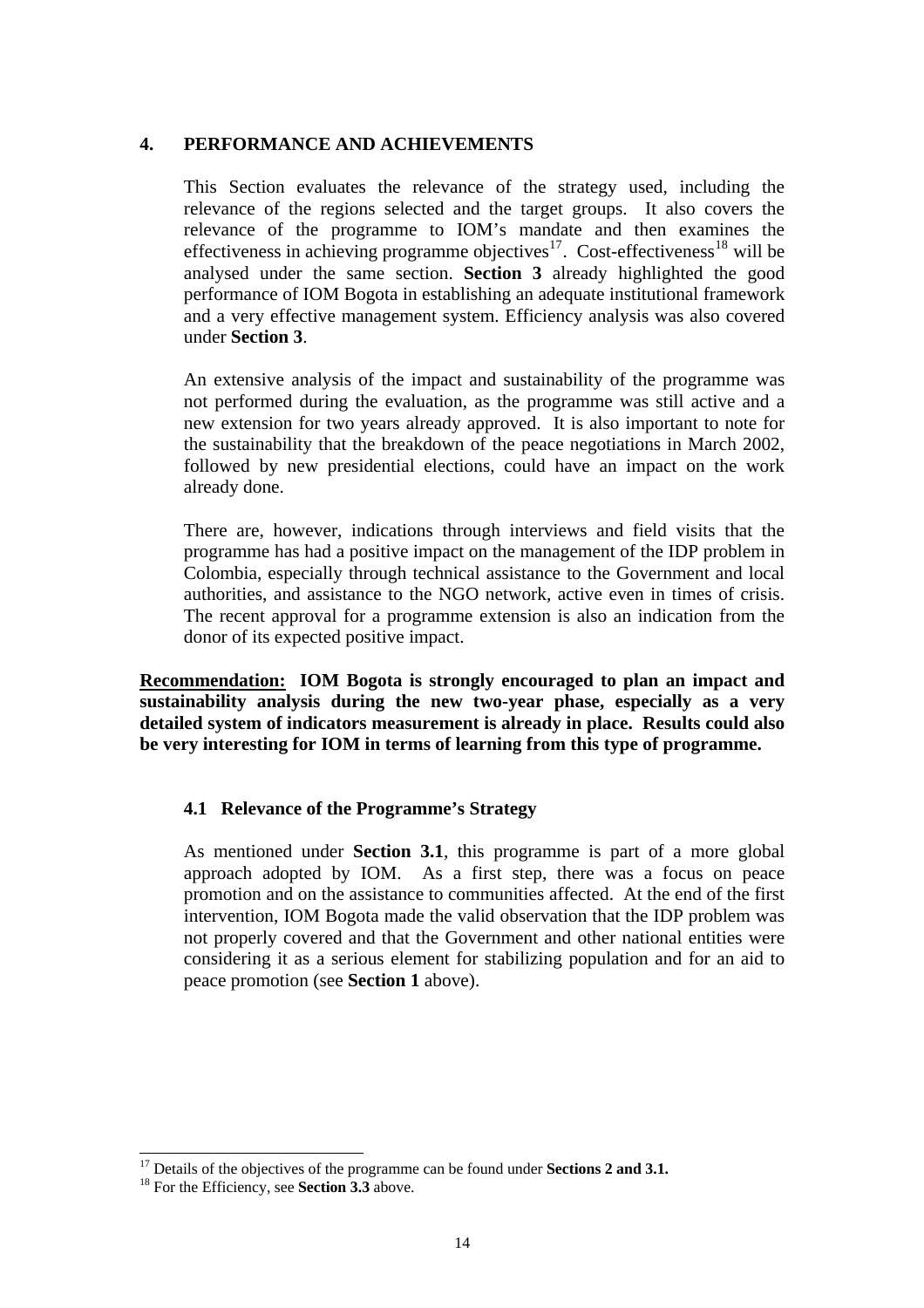In order to respond to the situation, IOM proposed an intervention through this programme, which was then discussed in depth with the Government, as mentioned during the interviews. The diagnostic of November  $2001^{19}$  $2001^{19}$  $2001^{19}$  also allowed IOM to refine its strategy. As underlined in **Section 1,** the Government has a wide knowledge of the situation of IDPs and offices to assist them. IOM therefore focused its efforts in assisting the IDPs through the existing structures.

IOM also coordinated its strategy with the UN System, as the Organization was considered as being part of it. This was evident for security reasons, but also for participation in regular UN meetings<sup>[20](#page-18-1)</sup> where the issue of displaced populations was discussed. The regions to be covered were selected according to the IDPs' situation and the level of assistance needed<sup>[21](#page-18-2)</sup>. This issue was also thoroughly discussed with the donor, to avoid duplication with its programmes.

During the interview with the donor's representatives in Bogota, it was mentioned that a high-level US Official was impressed by the work done by IOM in the southern region and that US Government should adopt some of IOM's approaches for their intervention. When IOM's Director General visited the US Government in Washington in February 2002, the work done by IOM in Colombia and in Ecuador was considered excellent.

Concerning the target population, IOM decided to work according to a percentage of population in order to avoid tensions. Eighty per cent of the assistance had to be allocated to IDPs and 20 per cent to the local population, also affected by the conflict. This decision was considered as very adequate by the mayors and government officials interviewed.

*Conclusion***:** *The strategy adopted for the programme can be considered as fully relevant to the existing situation and to GoC policy. It took in consideration the situation of IDPs as described by NGOs and government entities working in the field, and was based on an important work of coordination with the central Government, the donor and the UN System. It also took into consideration the other programmes implemented by IOM in Colombia and in the northern border of Ecuador.* 

### **4.2 Relevance to IOM's Mandate**

The discussions on the issue of IDPs in the international community started late in the eighties with humanitarian interventions, for instance in Mozambique, but no UN Agency was actually mandated to work with IDPs. In past conflicts, the ICRC took care of this population, sometimes with the assistance of NGOs such as Médecins sans Frontières, or in collaboration with the UN Secretariat when possible.

 $\overline{\phantom{a}}$ 

<span id="page-18-0"></span><sup>&</sup>lt;sup>19</sup> IOM, 'Diagnostico sobre la población desplazada en seis departamentos de Colombia – 2001', Bogota, November 2001

<span id="page-18-1"></span><sup>&</sup>lt;sup>20</sup> For reference, see the report to the Secretary General by the UN Coordinator for 2001 or documentation issued by UNHCR as the coordinator for IDPs.

<span id="page-18-2"></span><sup>21</sup> See **Annex 4 and 6** for the regions covered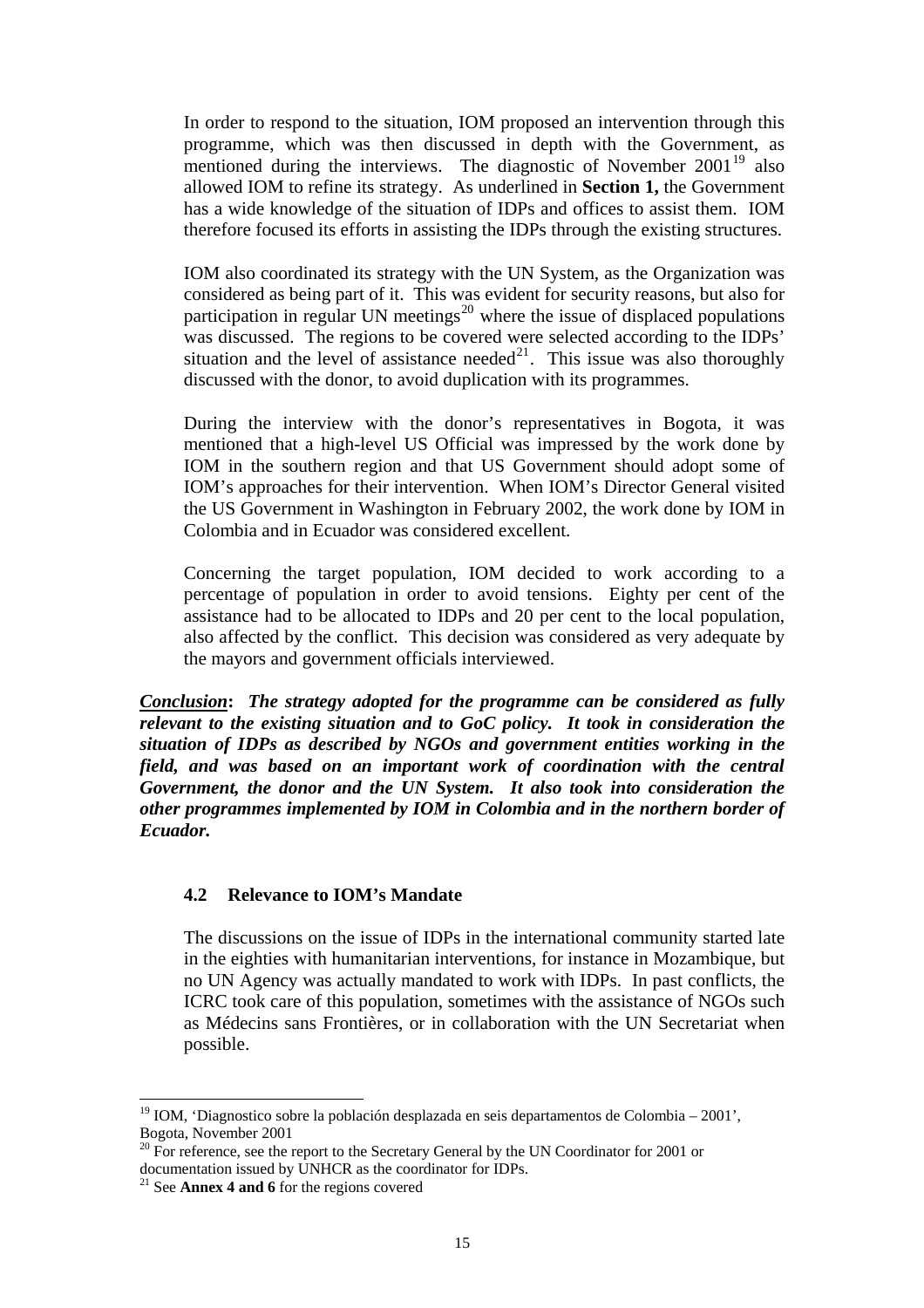Inside the UN System the debate on who among the UN Secretariat and the UN Specialized Agencies should be in charge of IDPs became more active late in the nineties. UNHCR was proposed, but there was the problem that IDPs are not refugees. In 2002, the Internal Displacement Unit, working under the responsibility of the UN Secretariat, issued a Mission Statement and a 2002 Work Plan, trying to coordinate activities linked to the phenomenon of displaced populations. No lead agency was however specifically named.

IOM has a broad mandate capable of including IDPs as 'internal' migrants. In its Constitution, reference is made to the fact '*that international migration also includes that of refugees, displaced persons and other individuals compelled to leave their homeland*...<sup>[22](#page-19-0)</sup> There is a link in the text between displaced persons and international migration, but when the IOM Constitution was amended in 1989, the problem of IDPs was still marginal, as mentioned above.

The notion of displaced persons does not exclude, however, internally displaced persons. IOM prepared a policy paper on IDPs in 1997 to clarify its approach.<sup>[23](#page-19-1)</sup> In 1998, another IOM document, '*The humanitarian mandate and activities of the International Organization for Migration*', underlines the role of IOM versus IDPs and the important number of agreements signed with IOM Member States and UN Specialised Agencies specifically mentioning the assistance to that population. There is also an agreement with UNHCR clarifying their respective roles. IOM's policy has been updated in November 2002 based on the latest discussions at the General Assembly, inside the UN System and on discussions with Member States $^{24}$  $^{24}$  $^{24}$ .

Another issue to consider under this Section is not only the assistance to displaced groups, but also to receptor communities. IOM has for many years implemented programmes that could assist the receptor communities to absorb the flow of refugees or/and IDPs: Mozambique, Haiti, Guatemala, BiH, Kosovo are major examples<sup>[25](#page-19-3)</sup>. The basic idea behind the strategy is to avoid tensions between the receptor communities and the new arrivals, in order to promote and reinforce the stabilization of population, considered as a key factor for peace promotion, reconciliation and reduction of risky and illegal migration. This assistance is in accordance with the articles of IOM's Constitution and other IOM policy papers insisting on the importance of humane and orderly migration.

In the case of Colombia, IOM has been specifically requested to intervene in the field of IDPs by the Government and also by the UN System. Additionally, the strategy adopted did not differ from earlier experiences or approaches presented briefly in the previous paragraphs.

 $\overline{a}$ 

<sup>22</sup> IOM Constitution - Preamble

<span id="page-19-1"></span><span id="page-19-0"></span><sup>&</sup>lt;sup>23</sup> The first official reference in IOM to 'Internally' Displaced Persons was made in fact in Resolution 87 (LXXXVI) of 1994 asking for cooperation and technical assistance to deal with the problem of IDPs in Latin America (MC/EX/INF/54 and MC/EX/INF/57).

<span id="page-19-2"></span><sup>&</sup>lt;sup>24</sup> IOM - MC/INF/258'Internally Displaced Persons: IOM Policy and Activities', November 2002. See also MC/INF/260 of November 2002 "Role of IOM in Emergency and Post-conflict Situations".

<span id="page-19-3"></span> $^{25}$  For reference, see MC/INF/249 of May 2002 "Emergency and Post-conflict Response".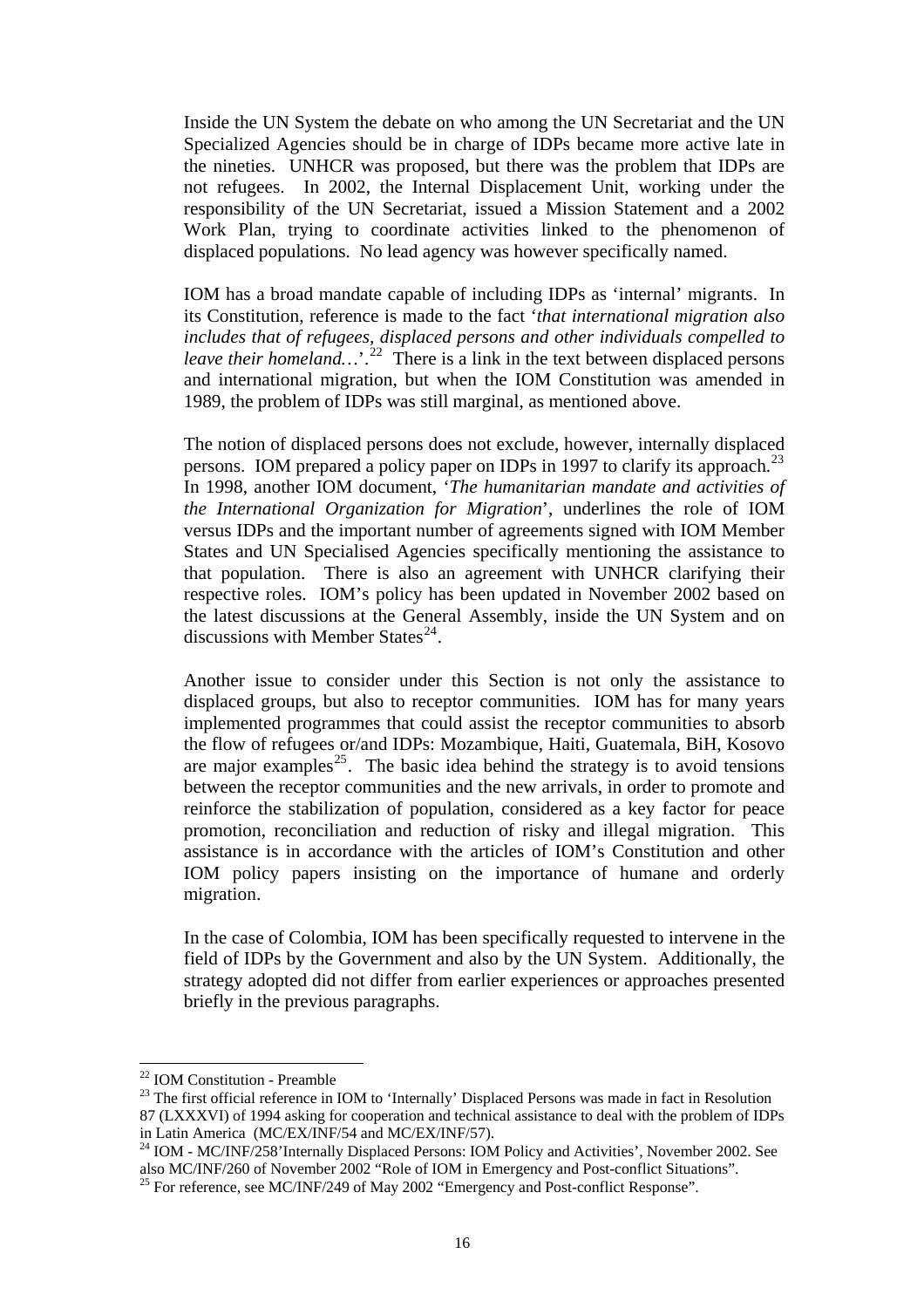*Conclusion:**The IOM programmes and its interventions in neighbouring countries affected by the Colombian conflict are fully in line with IOM's Mandate. Internal population displacements are a problematic phenomenon for the country and these populations are displaced sometimes two or three times in their life, often without returning to their place of origin. Assistance to receptor communities therefore also becomes important. It should be noted that IOM is very well integrated in the UN System and nobody sees IOM as interfering with the mandate of another Agency. IOM is seen as providing assistance to the Government for the management of IDPs, in addition to granting assistance to the affected population.* 

### **4.3 Effectiveness and Cost-effectiveness**

It is important to underline that other IOM programmes have also contributed to community improvement or to the assistance to the victims of the conflicts. **Annex 5** shows the IOM projects implemented with partners - close to 200 projects.

It has not been possible during the field visit to cover them all. However, as mentioned under **Section 3.3,** the monitoring system put in place is very efficient and the activity reports produced already provide sound elements with which to judge the effective implementation of the programme.

During the interviews conducted, the donor praised the quality of the reports including appropriate pictures, maps, etc. In only one area was it felt there could be an improvement, this being the need for more details regarding the number of people assisted: in the fifth quarterly report, for instance, are listed 'Direct beneficiaries: 133,380' and 'Indirect Beneficiaries: 230,895', divided by regions only. These numbers are impressive and the interest to know more about them is certainly valid and justifiable.

**Recommendation: IOM Bogota should give more precise information on the numbers of the targeted population. This could eventually be done through the detailed monitoring system by indicators or through the integrated system for community projects monitoring. Municipalities could facilitate a better dispatching of data, based on their assistance to displaced populations.** 

Before concluding on the effectiveness, it is however interesting to look more precisely at the different components of the programme as described under **Section 3.1**.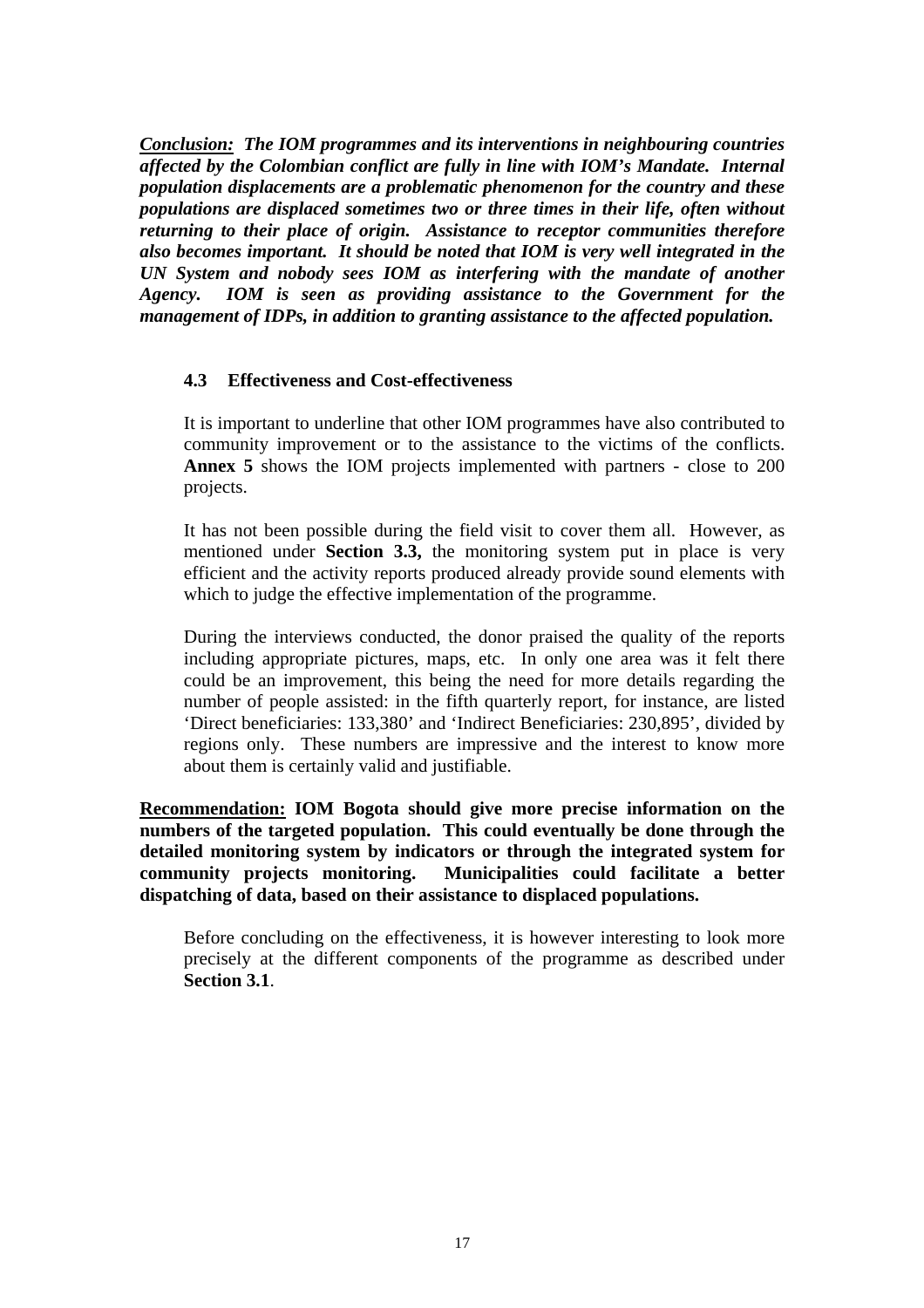*Income generating activities:* At the time of the field visit, 53 projects aimed at economic assistance to the targeted groups were implemented. During the field visit, it has been possible to note a variety of projects covered under this approach, e.g. a small shop in a market place, a small shoe factory and a more sophisticated ice-cream shop. Beneficiaries had to bring a personal contribution to each of these projects. NGOs were also associated in project implementation and technical assistance. The list attached in **Annex 5** demonstrates the variety of interventions. The other IOM programmes were also contributing to income generating activities, as and when it was possible to implement joint action or to supply what was missing. The family component was considered in priority, as has been noted in some field visits.

*Medical Attention and Preventive Health:* The quarterly report covering the period September 2001-December 2001 notes that 32 projects have been implemented. It has not been possible to visit projects located in some hospitals and medical centres. During the meeting with the Ministry of Health, it was however possible to note how professional the coordinating team was in preparing and following the implementation of IOM projects and how IOM was praised for its work. Some interesting visits have been made to water and sanitation projects in the receptor communities, being part of the 20 per cent target group. Some work on IDP psychological trauma was performed at schools or with some NGOs. The issue of psychological trauma was not very well defined at Government level. This has been noticed in many interviews and did not facilitate IOM's activities.

*Educational Services and Special Programmes*: During the field visits it has been possible to note the work done towards IDP integration, including the family. As an instance, mothers and fathers were participating in the management of the schools assisted by IOM projects. Thirty-six projects were registered at the time of the field visit. IOM sometimes faced problems in implementing activities in the field of education due to the lack of resources of the Secretariat of Education. A proposal was also made to IOM Bogota during the visit, to use the Costa Rican experience for the integration of Nicaraguan migrants<sup>[26](#page-21-0)</sup>. The approach could be modified for IDPs, talking for instance of acceptation of internally displaced populations by receptor communities, and to include in the teaching material notion of peace in the history of Colombia.

 $\overline{\phantom{a}}$ 

<span id="page-21-0"></span> $26$  See for instance IOM, 'Evaluation of the Programme to Upgrade the Capacity of the Costa Rican Education System in Selected Communities Affected by Mitch-Related Nicaraguan Migration', November 2001.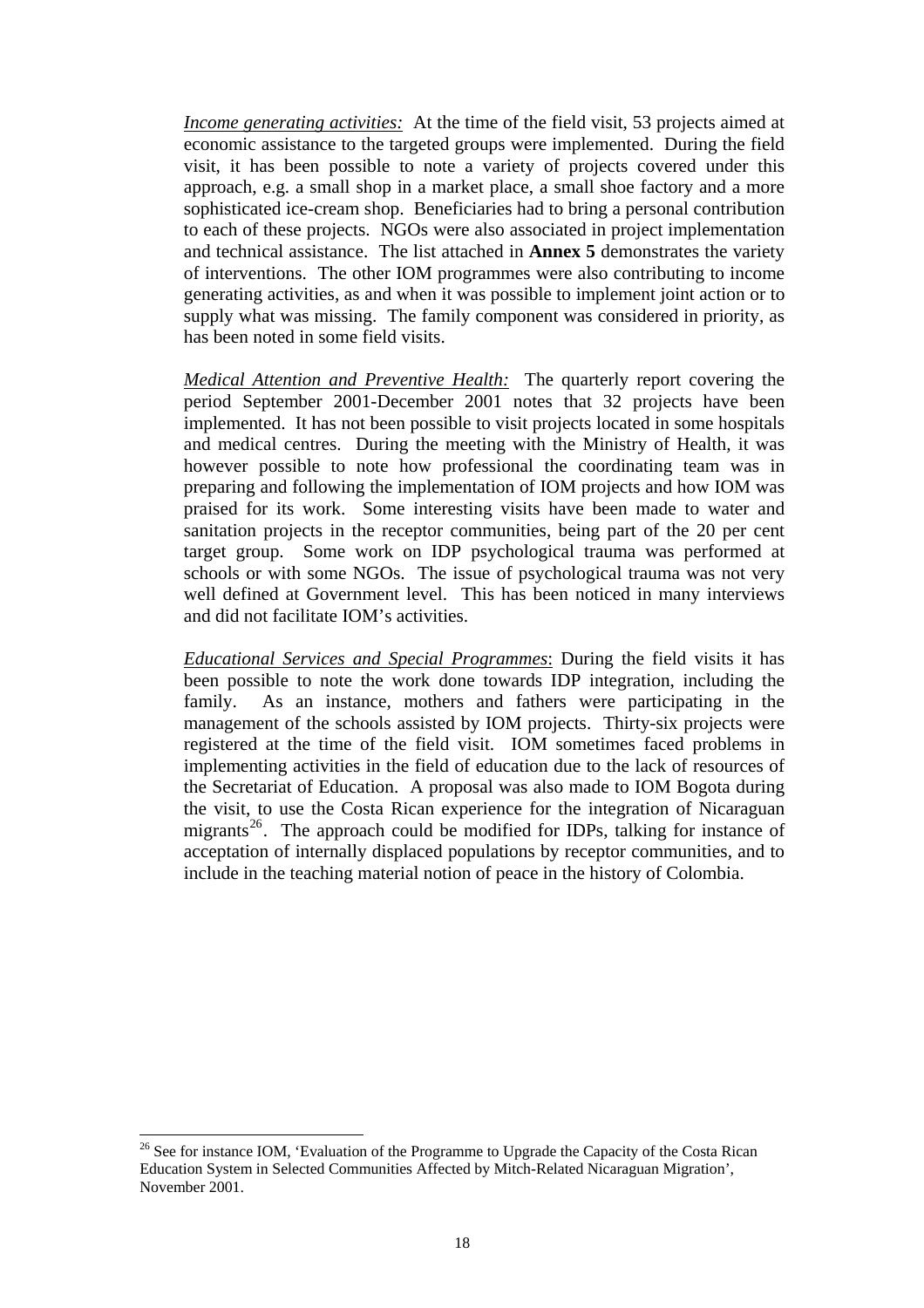*Social Communication, Stabilization and Peace Promotion:* Tension between IDPs and the community was noted during the field visits. IOM is trying to reinforce the channels of communication, especially working with the Mayors of the towns facing major problems. In discussing this issue with IOM staff, a Mayor and representatives of the RSS and ICBF, it was recognized that dialogue's success also depended on the attitude of the local authorities, which could sometimes have political overtones. Forty-six projects were registered in February 2002. Another important decision taken by IOM in order to diminish the tension and to increase the absorption capacity of the receptor community was the share of budgetary resources – 20 per cent for the community and 80 per cent for the IDPs. During interviews with governmental officials and NGOs, IOM's approach for population stabilization and reduction of tension among communities was considered as appropriate and effective. Peace promotion was also part of the communication strategy, complementary to the work towards reducing tension. However, this was not part of the main objectives of the programme and the specific IOM programme focusing on peace promotion is still running.

*Transitional Housing Solutions:* This is certainly the most difficult component of the programme, especially as the funding allocated by the GoC is low. Another problem is the great confusion regarding land ownership, which will not be clarified in the short term. Only 20 projects had been implemented up to February 2002.

*Cost-effectiveness* was also evident through the analysis of appropriate monitoring systems put in place, through the documentation review and the interviews conducted in the field. For instance, complementary interventions and administrative management with other IOM programmes, UN Specialized Agencies or NGOs were common in the field for implementation of projects. Used of shared resources was also the case, e.g. for premises. Measures, such as requiring the Mayors, the Government or the target populations to contribute funds or other resources in order to benefit from IOM projects were also costeffective. All the staff in the regional offices were recruited locally. Only part of the costs of international staff in the main IOM office was charged to the programme. The rule of projectization of costs has been properly applied within all IOM programmes in Colombia.

*Conclusion: In reading the very detailed activity reports produced by IOM Bogota, going to the field and analysing the working conditions, we can conclude that IOM has been effective in achieving the programme's objectives. All the interviews conducted confirm the important support role played by IOM in managing the IDP problem. The programme implementation was cost-effective.*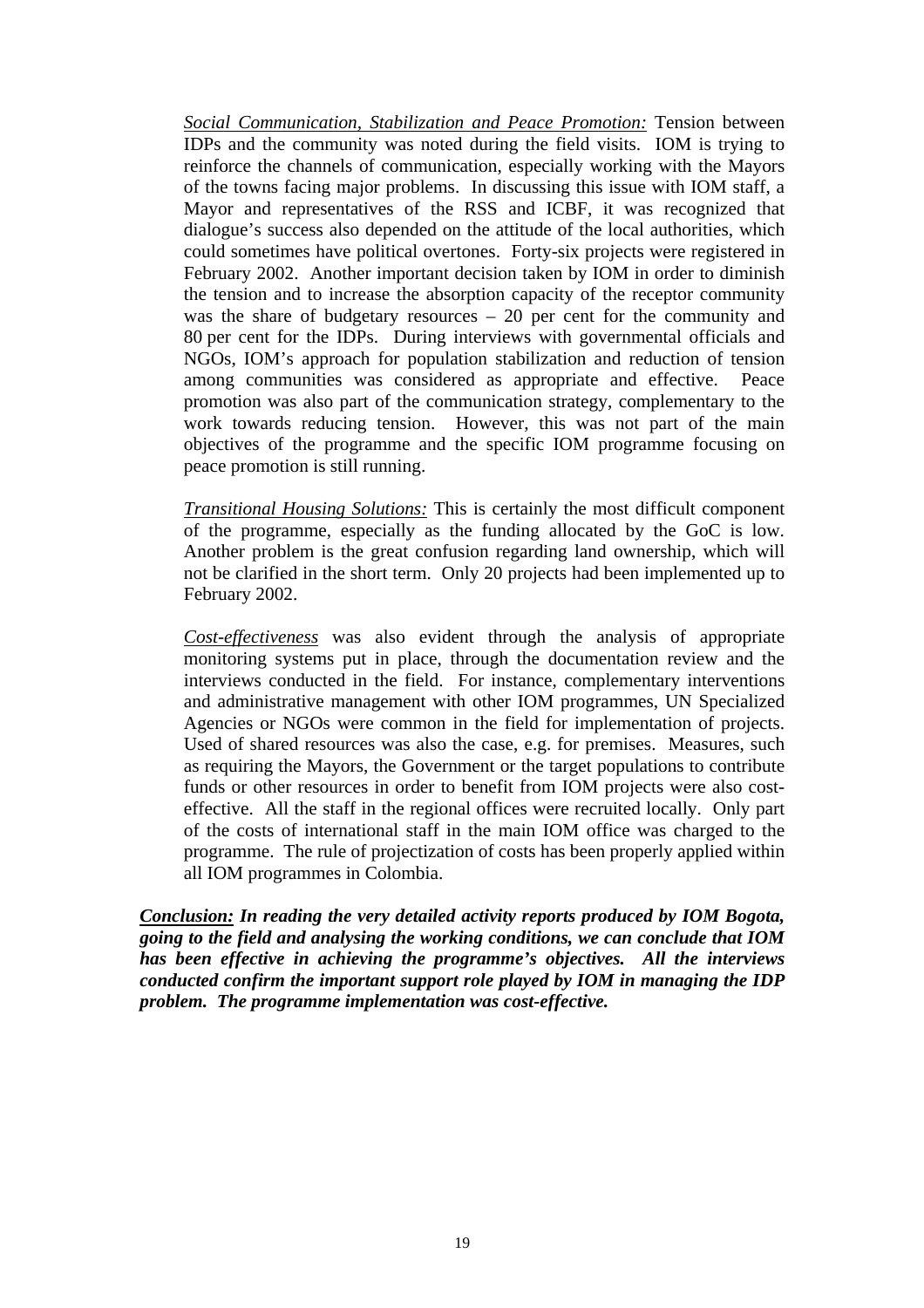#### **5. REPLICATION IN OTHER COUNTRIES**

The strategy adopted in Colombia is not new to IOM. For many years now, IOM has been implementing programmes addressing the problem of population stabilization through community-led development. Its approach is based on increasing the absorption capacity of communities receiving a large number of people, whether returning refugees and displaced populations or new arrivals due to redistribution of population following conflicts. 'Stabilization' also tends to decrease the risks of illegal and inhumane migration. UNDP and World Bank are also increasingly recognizing the appropriateness of this approach<sup>[27](#page-23-0)</sup>.

Where this programme is comparatively innovative is the main focus on the management of the IDP problem and the lead role given to IOM. It has been possible to note in the evaluation that the programme implemented in Colombia is relevant to IOM mandate and therefore can be replicated in other countries facing similar problems, especially when there is a global agreement with the Government concerned and the UN System.

What certainly deserves to be replicated is the high quality of management and the very good strategic approach developed by the IOM team in Colombia. This deserves special attention.

**Recommendation: EPC and MMS – for the development component - should keep all the work done in Colombia as a reference for implementation in other countries. The good relationship and cooperation with the UN System should also be used as an example when discussing IOM's role in post-conflict management and assistance to IDPs.** 

l

<span id="page-23-0"></span><sup>&</sup>lt;sup>27</sup> UNDP, 'Sharing New Ground in Post-Conflict Situations', Evaluation Office, January 2000.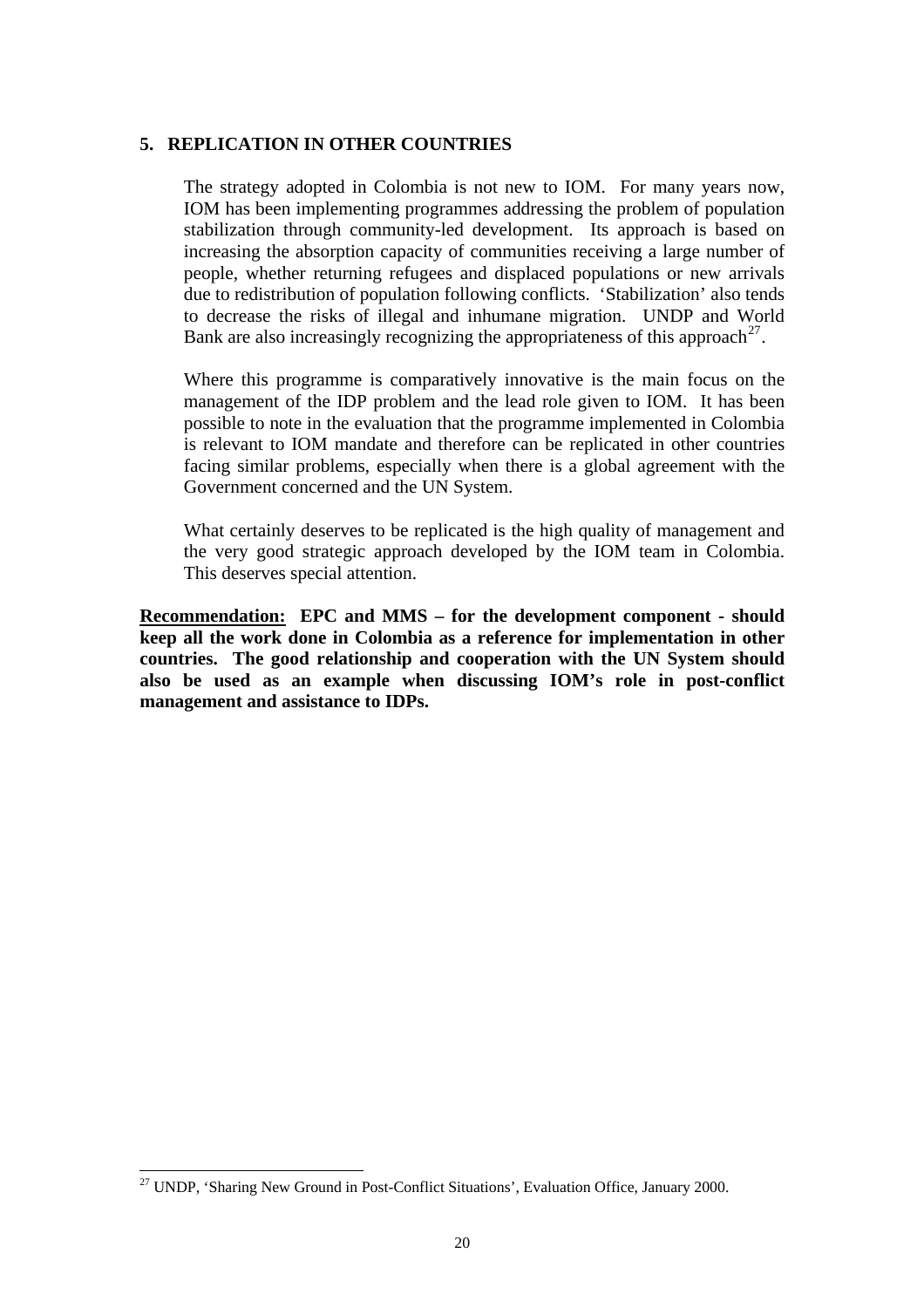### **6. SUMMARY OF CONCLUSIONS AND RECOMMENDATIONS**

#### **Conclusions**

- 1. *IOM's groundwork in achieving an efficient institutional framework is praiseworthy, especially in a country facing such a complex and violent situation, creating major problems for its population. Such work necessitated a constant effort on the part of the Chief of Mission and programme managers. The positive and strong relationships developed at all levels were clearly evident during the field interviews and visits.*
- 2. *IOM Bogota deserves a special note of praise for the monitoring, auditing and evaluation systems it has established. The audit conducted has also provided evidence to conclude positively on the efficiency of the programme. As for the institutional relationship, the key element in good — and in this particular case excellent — programme monitoring is the recruitment of appropriately qualified and dedicated staff.*
- 3. *The strategy adopted for the programme can be considered as fully relevant to the existing situation and to GoC policy. It took in consideration the situation of IDPs as described by NGOs and government entities working in the field, and was based on an important work of coordination with the central Government, the donor and the UN System. It also took into consideration the other programmes implemented by IOM in Colombia and in the northern border of Ecuador.*
- 4. *The IOM programmes and its interventions in neighbouring countries affected by the Colombian conflict are fully in line with IOM's Mandate. Internal population displacements are a problematic phenomenon for the country and these populations are displaced sometimes two or three times in their life, often without returning to their place of origin. Assistance to receptor communities therefore also becomes important. It should be noted that IOM is very well integrated in the UN System and nobody sees IOM as interfering with the mandate of another Agency. IOM is seen as providing assistance to the Government for the management of IDPs, in addition to granting assistance to the affected population.*
- 5. *In reading the very detailed activity reports produced by IOM Bogota, going to the field and analysing the working conditions, we can conclude that IOM has been effective in achieving the programme's objectives. All the interviews conducted confirm the important support role played by IOM in managing the IDP problem. The programme implementation was cost-effective.*